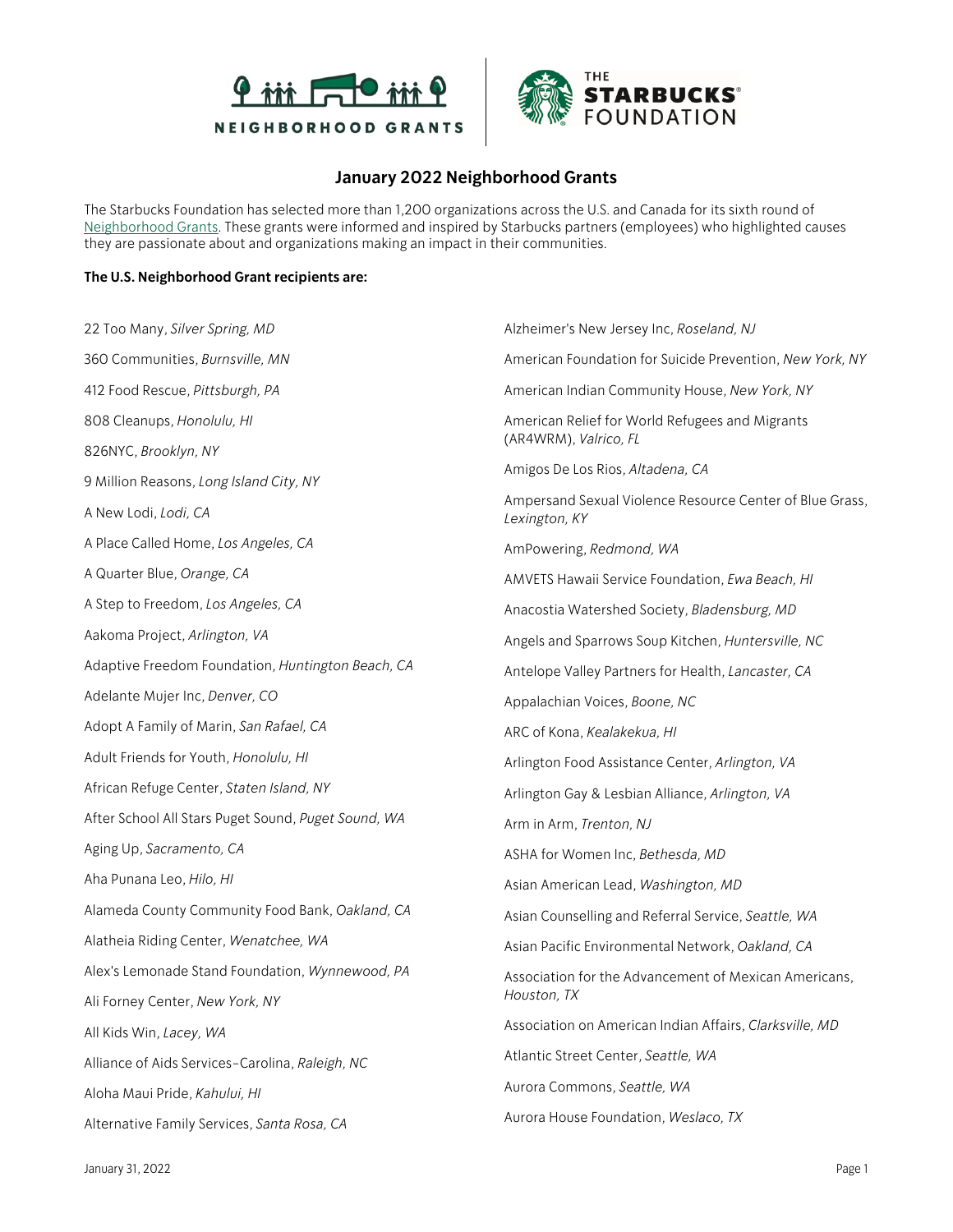

Autism Pensacola, *Pensacola, FL* Autism Society Central Virginia Chapter, *Richmond, VA* Autism Society of North Carolina, *Raleigh, NC* Avalon A Center for Women and Children, *Williamsburg, VA* Back on My Feet - New York City, *New York, NY* Backpack Beginnings, *Greensboro, NC* Backyard Players & Friends, *Rockville Centre, NY* Baking Memories 4 Kids, *Valley Cottage, NY* Baldwin Park Charitable Relief Foundation, *Baldwin Park, CA* Baltimore Safe Haven, *Baltimore, MD* Barren River Area Safe Space, *Bowling Green, KY* Baton Rouge Youth Coalition, *Baton Rouge, LA* Bay Area Gardeners Foundation, *San Carlos, CA* Beaches Habitat for Humanity, *Atlantic Beach, FL* Beacon Center, *Watertown, SD* Beat the Streets, Inc, *Antioch, CA* Beautiful Day, *Providence, RI* Beds for Kids, *Charlotte, NC* BeHeard Movement, *Tulsa, OK* Beloved Asheville, *Asheville, NC* Bergen Family Center, *Englewood, NJ* Berks Connections/Pretrial Services, *Reading, PA* Bess the Book Bus, *Tampa, FL* Bethesda Mission, *Harrisburg, PA* Big Brothers Big Sisters of Central Virginia, *Lynchburg, VA* Big Brothers Big Sisters of Coastal and Northern New Jersey, *Asbury Park, NJ* Big Brothers Big Sisters of Greater Rochester, *Rochester, NY*

Big Brothers Big Sisters of Northwest Florida, *Pensacola, FL*

Big Brothers Big Sisters of the Lowcountry, *North Charleston, SC*



Bill Wilson Center, *Santa Clara, CA* Birmingham Civil Rights Institute, *Birmingham, AL* Bishop Gallegos Maternity Home, *Sacramento, CA* Black Child Development Institute, *Greensboro, NC* Black Mountain Home for Children, Youth & Families, *Black Mountain, NC* Black Trans Nation, *Brooklyn, NY* Black Women for Wellness, *Los Angeles, CA* Black Women's Blueprint, *Brooklyn, NY* Blanchet House of Hospitality, *Portland, OR* Block Love Charlotte, *Charlotte, NC* Blue Star Families Hawaii, *Honolulu, HI* Boca Helping Hands, *Boca Raton, FL* Boise Rescue Mission, *Boise, ID* Bonner County Homeless Task Force, *Sandpoint, ID* Bonnie Boys Club, *Brooklyn, NY* Bottom Line, *Jamaica Plain, NY* Bounty & Soul, *Asheville, NC* Boys & Girls Club of Gallup, *Gallup, NM* Boys & Girls Club of Harlem, *New York, NY* Boys & Girls Club of Hawaii - Nanakuli Clubhouse/Teen Center, *Waianae, HI* Boys & Girls Club of Hawaii - Spalding Honolulu Clubhouse, *Honolulu, HI* Boys & Girls Club of Hawaii - Windward Clubhouse, *Kailua, HI* Boys & Girls Club of Janesville, *Janesville, WI* Boys & Girls Club of Mercer County, *Trenton, NJ* Boys & Girls Club of the Big Pines, *Marshall, TX* Boys & Girls Club of Westminster, *Westminster, MD* Boys & Girls Clubs of Central Florida, *Orlando, FL* Boys & Girls Clubs of Central Orange Coast, *Orange, CA* Boys & Girls Clubs of Hopkinsville-Christian County,

*Hopkinsville, KY*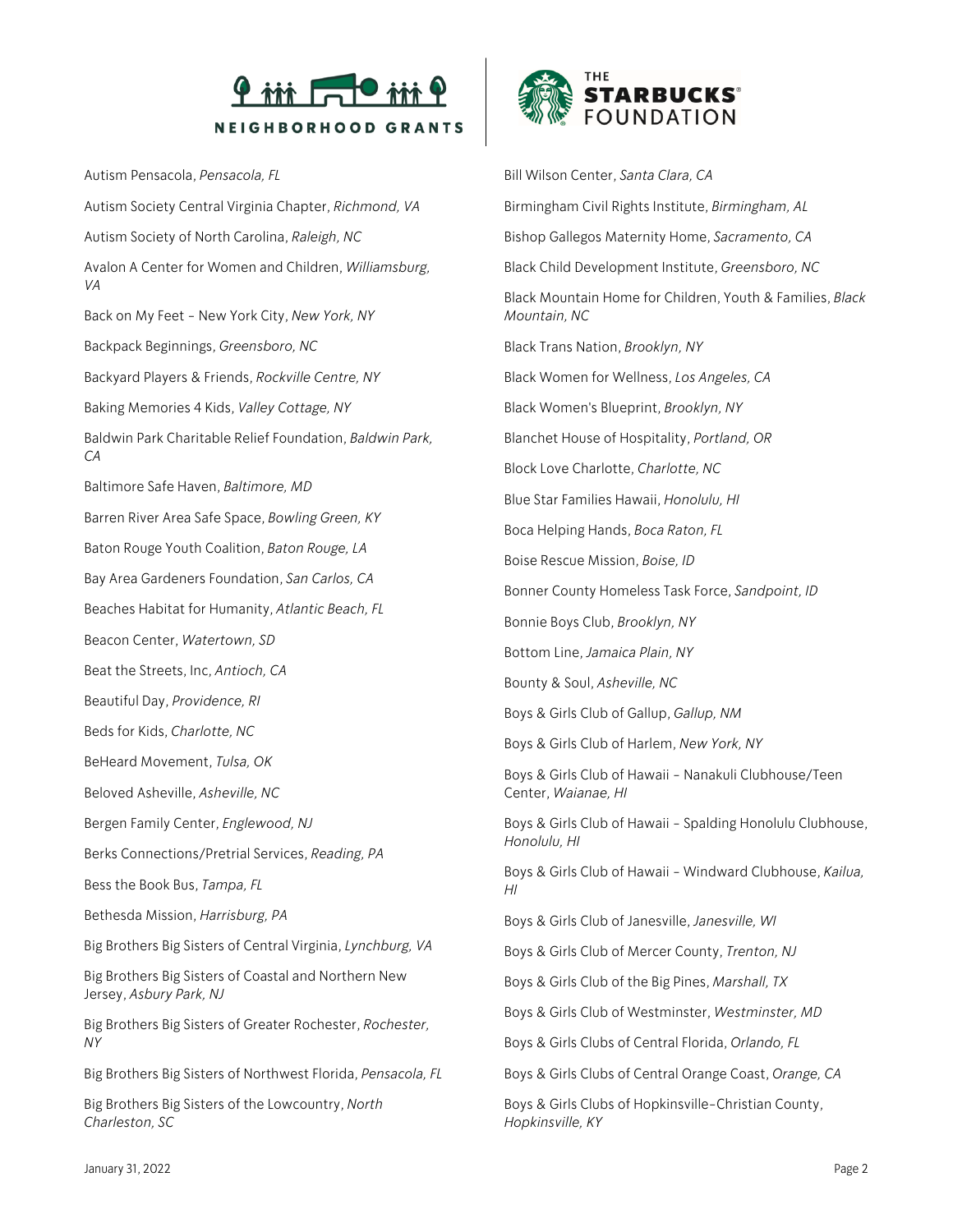

Boys & Girls Clubs of King County, *Seattle, WA* Boys & Girls Clubs of Monterey County, *Seaside, CA* Boys & Girls Clubs of Newark, *Newark, NJ* Boys & Girls Clubs of Northwest New Jersey, *Wayne, NJ* Boys & Girls Clubs of the Lowcountry, *Bluffton, SC* Boys & Girls Clubs of Western Nevada, *Carson City, NV* Boys and Girls Haven, *Louisville, KY* Boys Town Central Florida, *Oviedo, FL* Bradbury-Sullivan LGBT Community Center, *Allentown, PA* Brave Space Alliance, *Chicago, IL* Brave Trails, *Los Angeles, CA* Breaking Ground, *New York, NY* Bresee Youth Center, *Los Angeles, CA* BrewAble Cafe, *Alpharetta, GA* Bridge Homeless Recovery Center, *Dallas, TX* Bridge Refugee Services Inc, *Chattanooga, TN* Bridges to Independence, *Arlington, VA* Broad Street Ministry, *Philadelphia, PA* Broken Pieces No More Inc, *Somerset, KY* BronxWorks, *Bronx, NY* Brooke Healey Foundation, *Basking Ridge, NJ* Brothers Academy, *Rockville, MD* Brothers' Run, *Versailles, KY* Building Futures, *San Leandro, CA* Building Hope Community Life Center, *Greenville, NC* Burrito Brigade, *Eugene, OR* Byrd Barr Place, *Seattle, WA* C4 Foundation, *Coronado, CA* Cabell Wayne Association of the Blind, *Huntington, WV* Cafe Momentum, *Dallas, TX* Callen-Lorde, *New York, NY* Calta Family Foundation, *Lutz, FL*



Camp Sunshine and Camp Snowflake, *Wayne, NJ* Campus Pride, *Charlotte, NC* Canines for Service, *Wilmington, NC* Cape Fear Habitat for Humanity, *Wilmington, NC* Care for Real, *Chicago, IL* Care Plus NJ Bergen County Crisis Intervention Team, *Paramus, NJ* CareerCatchers, *Silver Spring, MD* Caring Hearts for Kids of Moore, *Aberdeen, NC* Caritas of Austin, *Austin, TX* Carlos Vieira Foundation, *Atwater, CA* Carolina Thread Trail, *Charlotte, NC* Carousel Ranch, *Agua Dulce, CA* CASA Lake County, *Vernon Hills, IL* Casa Ruby, *Washington, DC* Casa Youth Shelter, *Los Alamitos, CA* CASA, Inc, *Hagerstown, MD* Catholic Charities Hawaii, *Honolulu, HI* Catholic Charities of Paterson - Father English Community Center, *Paterson, NJ* Center for Children, *San Diego, CA* Center for Court Innovation Save Our Streets, *Brooklyn, NY* Center for Food Action in New Jersey, *Englewood, NJ* Center for Volunteer and Nonprofit Leadership of Marin, *San Rafael, CA* Center on Halsted, *Chicago, IL* Central Kenilworth Avenue Revitalization Community Development Corp, *Riverdale Park, MD* Centre Helps, *State College, PA* Chances for Children, *New York, NY* Changing Hearts and Mind Program (CHAMP), *Seabrook, TX* Charlotte County Meals on Wheels, *Keysville, VA*

Charlotte Pride, *Charlotte, NC*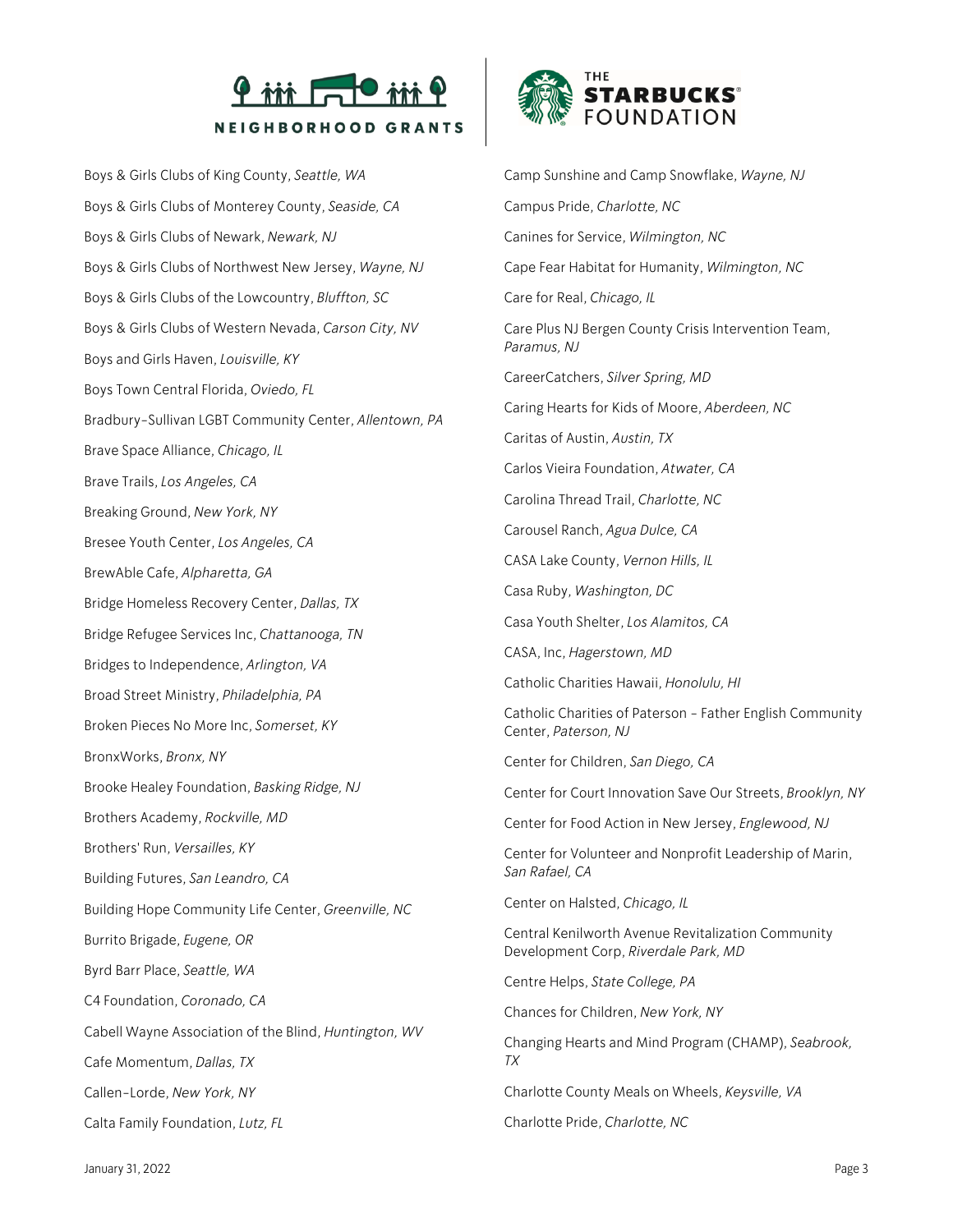

Chattahoochee Riverkeepers, *Atlanta, GA* Chattanooga Community Kitchen, *Chattanooga, TN* Chester County Food Bank, *Exton, PA* Chicano Federation, *San Diego, CA* Chief Seattle Club, *Seattle, WA* Child Abuse Prevention Association, *Beaufort, SC* Children of Bellevue, *New York, NY* Children of Mine, *Washington, DC* Children of Promise NYC, *Brooklyn, NY* Children of the Rainbow, *Lahaina, HI* Children's Advocacy Center for Kaufman County, *Kaufman, TX* Children's Council of Watauga County, *Boone, NC* Children's Home of Cleveland County, *Shelby, NC* Children's Home Society of North Carolina, *Greensboro, NC* Children's Homes, Inc, *Paragould, AR* Children's Hope Alliance, *Barium Springs, NC* Children's Institute, Inc, *Los Angeles, CA* ChildSavers, *Richmond, VA* Choosing Our Roots, *Anchorage, AK* Chris Atwood Foundation, *Reston, VA* Cinco Charities, *Katy, TX* CitiLeaf Housing, *New York, NY* Citrus Heights Hart Homeless Assistance Resource Team, *Citrus Heights, CA* City Green, *Clifton, NJ* City Harvest, *New York, NY* City House, *Plano, TX* City of Hope, *Duarte, CA* City Year Chicago, *Chicago, IL* City Year Miami, *Miami, FL* City Year New York, *New York, NY*



Clean Miami Beach, *Miami Beach, FL* Cloud Covered Streets, *Waddell, AZ* Club 164, *Annapolis, MD* Coalition for the Homeless, *New York, NY* Coastal Bend Food Bank, *Corpus Christi, TX* Cocoa Packs Inc, *Hershey, PA* Colette's Children's Home, *Huntington Beach, CA* College Track Boyle Heights, *Los Angeles, CA* Committee Against Anti Asian Violence, *New York, NY* Committee on the Shelterless (COTS), *Petaluma, CA* Common Ground Society, *Santa Rosa, CA* Communities in Schools of Benton-Franklin, *Richland, WA* Communities in Schools of Peninsula, *Vaughn, WA* Communities in Schools of South Carolina, *Columbia, SC* Community Action Partnership of Orange County, *Garden Grove, CA* Community Action Stops Abuse, *Saint Petersburg, FL* Community Advocates for Family & Youth, *Capitol Heights, MD* Community Alternatives Inc, *Norfolk, VA* Community Connections for Youth, *Bronx, NY* Community Education Foundation, *Bowling Green, KY* Community Food Bank of New Jersey, *Hillside, NJ* Community Food Bank of San Benito County, *Hollister, CA* Community Food Share, *Louisville, CO* Community for Youth, *Seattle, WA* Community of Hope, *Washington, DC* Community Rural Food Delivery, *Pulaski, TN* Community Services League, *Independence, MO* Community Storehouse, *Fort Worth, TX* Compass Community Center, *Lake Worth, FL* Compton G.IRLS Club, *Compton, CA* Connecting People & Places, *Toledo, OH*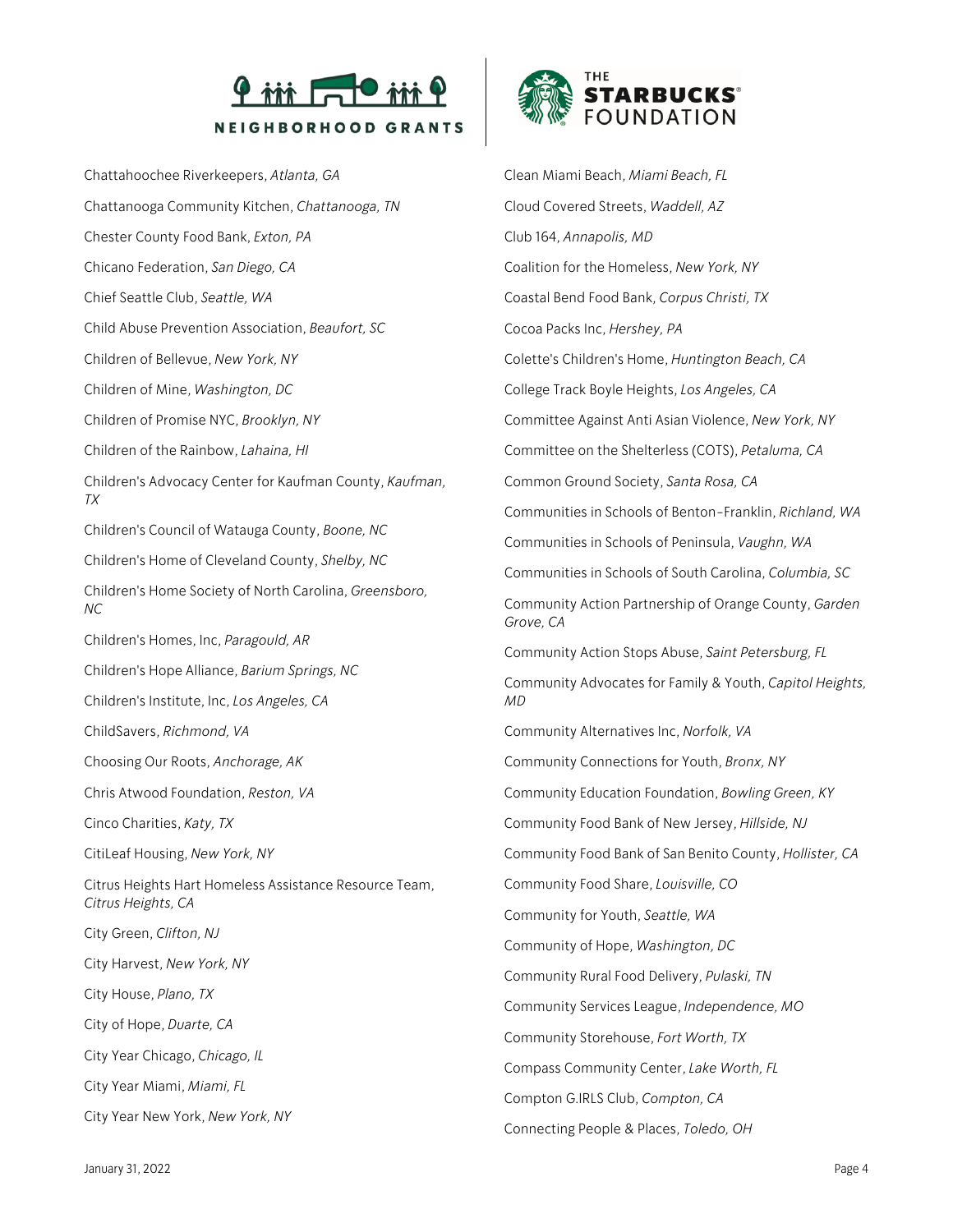

Cornerstones, *Reston, VA*

Covenant House Alaska, *Anchorage, AK* Covenant House California, *Oakland, CA* Covenant House New Jersey, *Newark, NJ* Covenant House New York, *New York, NY* Cradles to Crayons, *Newtonville, MA* Cranford Family Care Association, *Cranford, NJ* Created Wonderfully, *Suisun City, CA* Crossroads Community Services, *New York, NY* Crossroads Ministry of Estes Park, *Estes Park, CO* Crystal Coast Habitat for Humanity, *Newport, NC* Damascus Way, *Minneapolis, MN* Dare 2 Dream Leaders, *Jamaica, NY* Davis Community Meals, *Davis, CA* DC Central Kitchen, *Washington, DC* Deaf-Reach, *Washington, DC* Dementia Alliance of North Carolina, *Raleigh, NC* Denise Louie Education Center, *Seattle, WA* DePaul Community Resources, *Roanoke, VA* Destination Tomorrow, *Bronx, NY* Dignity for Divas, *Bellevue, WA* Dignity Matters, *Upton, MA* disABILITYsa, *San Antonio, TX* DMV Does Good, *Upper Marlboro, MD* Dolores Huerta Foundation, *Bakersfield, CA* Doorways for Women and Families, *Arlington, VA* Dorothy's Place, *Salinas, CA* Dover Children's Home, *Dover, NH* Downtown Frederick Partnership, *Frederick, MD* Downtown Women's Center, *Los Angeles, CA* Dream Project, *Arlington, VA* Dreams of Hope Foundation, *Newport News, VA*



Dunn United Ministerial Association, *Dunn, NC* Durham Children's Initiative, *Durham, NC* E Ala E Hawaiian Cultural Center, *Alexandria, VA* E Fusion Solutions, *Raleigh, NC* East Los Angeles Women's Center, *Los Angeles, CA* East Oakland Youth Development Center, *Oakland, CA* East Side Riders Bike Club, *Los Angeles, CA* Easter Seals Southwestern Indiana, *Evansville, IN* Echo Food Bank, *Farmington, NM* ECO City Farms, *Riverdale, MD* EcoAction Arlington, *Arlington, VA* Edward Boss Prado Foundation Cecelia's Closet and Food Pantry, *Morgan Hill, CA* Eight Million Stories, *Houston, TX* El Camino Homeless Organization, *Atascadero, CA* El Centro de la Raza, *Seattle, WA* Elijah's Promise, *New Brunswick, NJ* Elizabeth River Project, *Norfolk, VA* Elk Grove Food Bank Services, *Elk Grove, CA* Elmcor Youth & Adult Activities Inc, *Queens, NY* Emancipate NC, *Durham, NC* Emergency Food Network, *Lakewood, WA* Empower Yolo, *Woodland, CA* Encircle Family and Youth Resource Center, *Salt Lake City, UT* End Hunger in Calvert County, *Huntingtown, MD* Environmental Learning Center, *Vero Beach, FL* Envision Freedom Fund, *Brooklyn, NY* Ephrata Area Social Services, *Ephrata, PA* Equality Virginia, *Richmond, VA* E-Roadmap, *West Palm Beach, FL* Essex County Environmental Center, *Newark, NJ*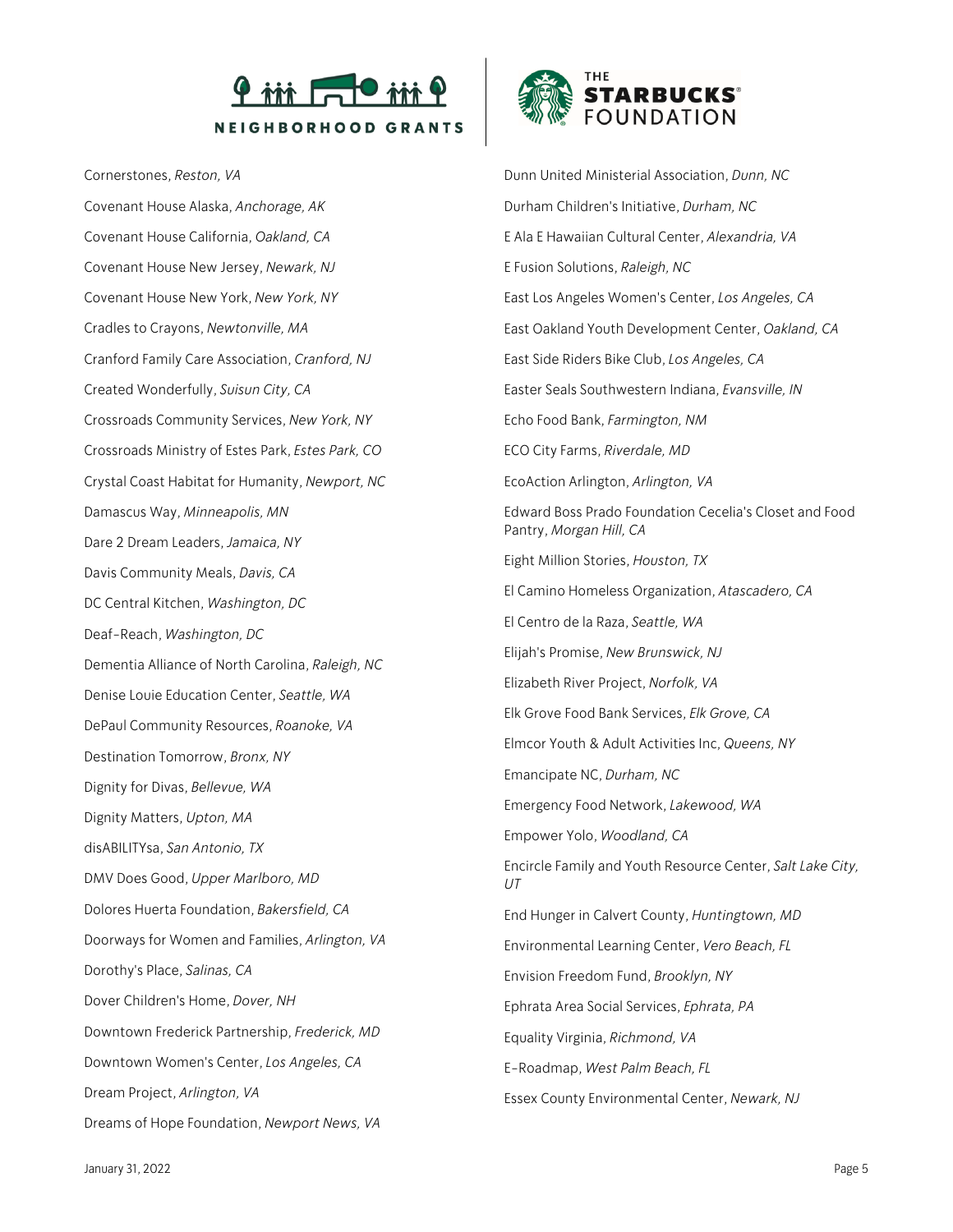

Essex LGBT Reaching Adolescents in Need (RAIN) Foundation, *Orange, NJ* Eva's Village, *Paterson, NJ* Evergreen Health - MOCHA Buffalo, *Buffalo, NY* Every Meal, *Roseville, MN* Expressions of Hope, *Napa, CA* Extraordinary Ventures, *Chapel Hill, NC* Ezio Community Development Services, *Joliet, IL* Face It TOGETHER, *Colorado Springs, CO* FACETS, *Fairfax, VA* Faith Food Fridays, *Vallejo, CA* Families First, *Atlanta, GA* Family & Children's Services, *Tulsa, OK* Family Connection of South Carolina, *Columbia, SC* Family House Inc, *San Francisco, CA* Family Programs Hawaii, *Honolulu, HI* Family Promise of Greater Johnson City, *Johnson City, TN* Family Promise of Shenandoah County, *Woodstock, VA* Family Promise of Sussex County, *Newton, NJ* Family Service League, *Huntington, NY* Favela Miami, *Miami Beach, FL* Fayetteville Urban Ministry, *Fayetteville, NC* FDNY Foundation, *New York, NY* Feed More, *Richmond, VA* Feeding South Dakota, *Sioux Falls, SD* Feeding South Florida, *Miramar, FL* Feeding Southwest Virginia, *Salem, VA* Fenwick Foundation, *Arlington, VA* Fields 4 Valor, *Washington, MD* FIND Food Bank, *Indio, CA* First State Community Action Agency, *Georgetown, DE* Fisher House Foundation, *Rockville, MD*



Food Backpacks 4 Kids, *Lakebay, WA* Food Bank Coalition of San Luis Obispo County, *San Luis Obispo, CA* Food Bank for Monterey County, *Salinas, CA* Food Bank for New York City, *New York, NY* Food Bank of Alaska, *Anchorage, AK* Food Bank of Central & Eastern North Carolina, *Raleigh, NC* Food Bank of Contra Costa and Solano, *Concord, CA* Food Bank of Delaware, *Milford, DE* Food Bank of Iowa, *Des Moines, IA* Food Bank of Somerset County, *Bound Brook, NJ* Food Bank of South Jersey, *Pennsauken, NJ* Food Bank of the Rio Grande Valley, *Pharr, TX* Food Bank of the Southern Tier, *Elmira, NY* FOOD for Lane County, *Eugene, OR* Food for People, *Eureka, CA* Food Lifeline, *Seattle, WA* Foodlink, *Rochester, NY* Foothill Unity Center, *Monrovia, CA* Foothills Conservancy of North Carolina, *Morganton, NC* For the Future, *Chatsworth, CA* For the Gworls, *Elmhurst, NY* Forever Caring Evonne, *Jackson, MS* Four Day Movement, *Goldsboro, NC* Frederick Rescue Mission, *Frederick, MD* Freedom, Inc, *Madison, WI* Freedom's Place, *Baltimore, MD* Friends in Need Food Shelf, *Cottage Grove, MN* Friends of Karen, *North Salem, NY* Friends of the Children - Los Angeles, *Los Angeles, CA* Friends of the Children - New York, *New York, NY* Friends of the Children's Justice Center of Maui, *Wailuku, HI*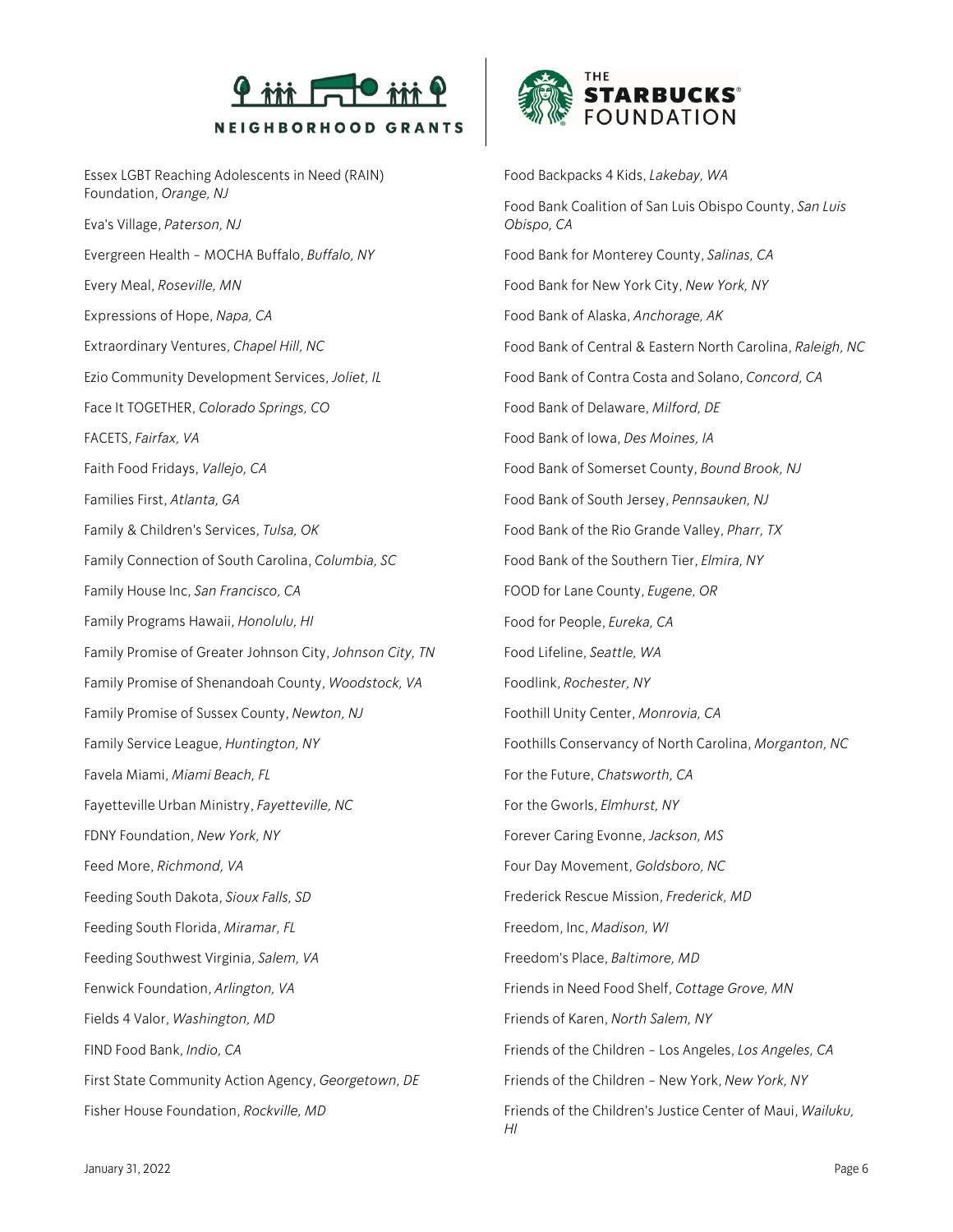

Friends of the Children's Justice Center of Oahu, *Honolulu, HI*

Frisco Family Services, *Frisco, TX* Gaithersburg CARES Hub, *Gaithersburg, MD* Gaithersburg Help, *Gaithersburg, MD* Garden of Health, *Souderton, PA* Gather, *Portsmouth, NH* Gather New Haven, *New Haven, CT* Gay & Lesbian Community Services Center of Orange County, *Santa Ana, CA* Gender Nation, *Culver City, CA* Generosity Global, *Columbia, MD* George Mark Children's House, *San Leandro, CA* Georgetown Ministry Center, *Washington, DC* GIGI's Playhouse, *Cicero, NY* Girls for Gender Equity, *Brooklyn, NY* Girls Inc of Alameda County, *Oakland, CA* Girls Inc of Orange County, *Santa Ana, CA* Girls on the Run Maine, *Westbrook, ME* Girls Rock Roanoke, *Roanoke, VA* Girls Write Now, *New York, NY* Giving Children Hope, *Buena Park, CA* Glean Kentucky, *Lexington, KY* GLIDE, *San Francisco, CA* Global Kids, *New York, NY* God's Pantry Food Bank, *Lexington, KY* Good Neighbor Settlement House, *Brownsville, TX* Good News Community Food Pantry, *North Miami Beach, FL* Good Shepherd Center, *Wilmington, NC* Grace Care Food Pantry, *Medford, NY* Grafton Food Pantry, *Huntley, IL* Grayson's Gift, *Bel Air, MD*



Green Empowerment, *Portland, OR* Green Mountain Club, *Waterbury Center, VT* Greenhouse17, *Lexington, KY* Greensboro Urban Ministry, *Greensboro, NC* GrowNYC, *New York, NY* Guide Dogs of Hawaii, *Honolulu, HI* Guilford Green Foundation, *Greensboro, NC* Habitat for Humanity Bowling Green/Warren County, *Bowling Green, KY* Habitat for Humanity New York City, *New York, NY* Habitat for Humanity of the Charlotte Region, *Charlotte, NC* Habitat for Humanity Seattle-King County, *Renton, WA* Haddon Township Equity Initiative, *Haddon Township, NJ* Hale Kipa, *Ewa Beach, HI* Halos for Angels, Inc, *Florham Park, NJ* Happy Feat Foundation, *Dallas, TX* Harbor Gateway Torrance Outreach, *Torrance, CA* Harlem Children's Zone, *New York, NY* Harlem Congregations for Community Improvement, *New York, NY* Harlem Grown, *New York, NY* Harmony House, *Mansfield, OH* Haven, *Bozeman, MT* Hawaii Food Basket, *Hilo, HI* Hawaii Foodbank - Kauai, *Lihue, HI* Hawaii Foodbank - Oahu, *Honolulu, HI* Hawaii Health & Harm Reduction Center, *Honolulu, HI* Hawaii Literacy, *Honolulu, HI* Head Strong Project, *Boston, VA* Healthcare for the Homeless - Houston, *Houston, TX* Healthy Mothers Healthy Babies Coalition, *Honolulu, HI* Heart of Compassion Distribution, *Montebello, CA*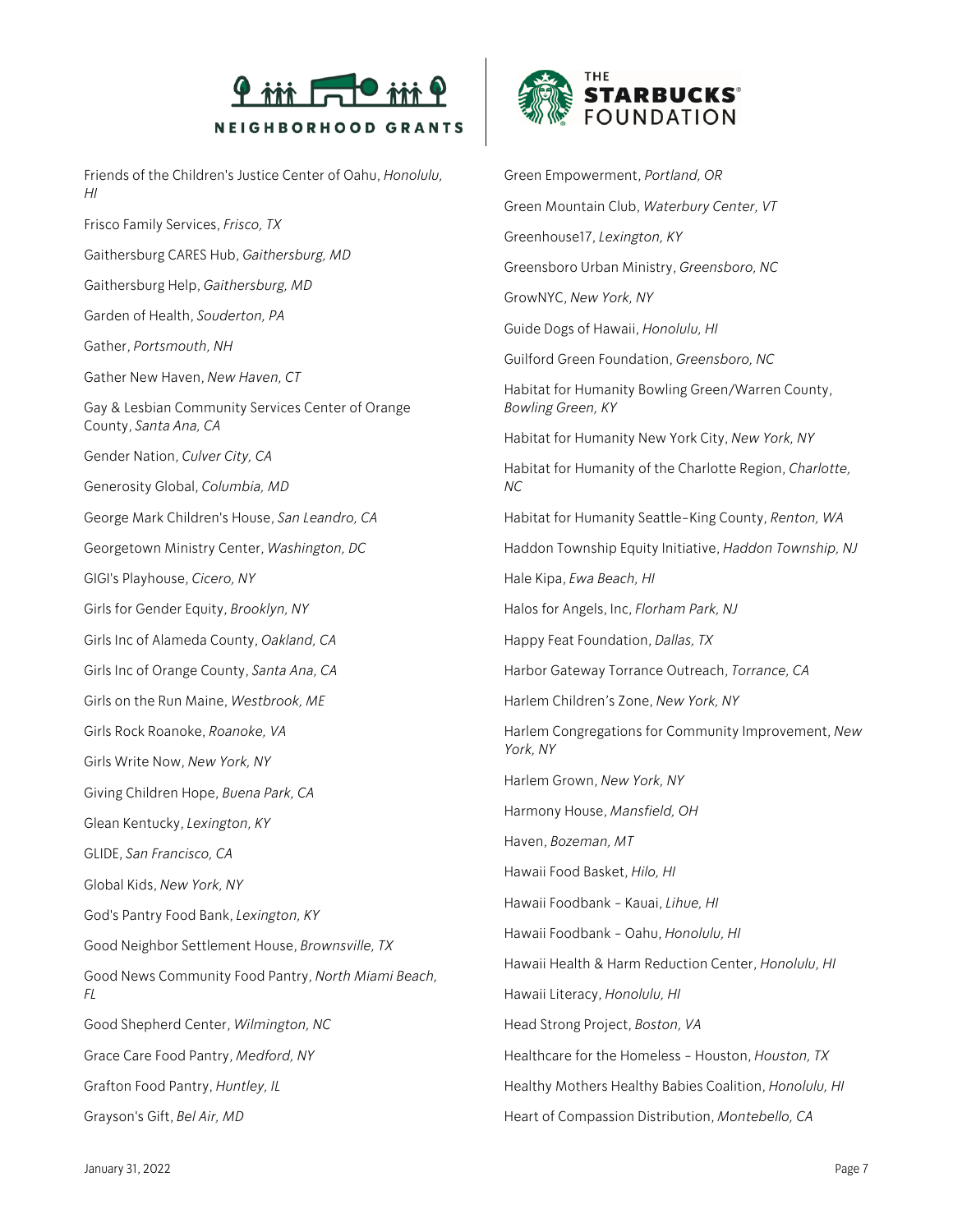

Hearts Beat as One Foundation, *Charlotte, NC* Hearts for the Homeless of Western New York, *Buffalo, NY* HeartSupport, *Houston, TX* HeartWorks, *Bayboro, NC* Help 4 Kids, *Myrtle Beach, SC* Help and Emergency Response, *Portsmouth, VA* Help Heal Veterans, *Winchester, CA* Help US Grow Strong, *Dale City, VA* Help, Understanding & Group Support (HUGS), *Honolulu, HI* Helping Hand Home for Children, *Austin, TX* Helping Hands for Freedom, *Phoenix, AZ* Helping Mamas, *Norcross, GA* Her Justice, *New York, NY* Heritage Group Homes, *Pomona, CA* Hill Country Ride for Aids, *Austin, TX* Holy Apostles Soup Kitchen, *New York, NY* Home of the Innocents, *Louisville, KY* HomeFront NJ, *Lawrence Township, NJ* Homeless No More, *Columbia, SC* Homeless Period Project, *Greenville, SC* Homes First, *Lacey, WA* Homestretch, *Falls Church, VA* Hometown Hero Outdoors, *Stillwater, MN* HomewardBound of the Grand Valley, *Grand Junction, CO* Ho'oulu 'Aina, *Honolulu, HI* Hope for The Warriors, *Springfield, NC* Hope for Youth, *Amityville, NY* Hope Haven, *Charlotte, NC* Hope Haven of Michigan, *Reed City, MI* Hope is Alive, *Oklahoma City, NC* HOPE North Carolina, *Pittsboro, NC*



Hope of Rock Hill, *Rock Hill, SC* Hope Vibes, *Charlotte, NC* Hope Women's Center, *Phoenix, AZ* Horizons Unlimited of San Francisco, *San Francisco, CA* Hospitality House, *Burien, WA* Hotel Inc, *Bowling Green, KY* House of Ruth Maryland, *Baltimore, MD* Housing and Community Services, *San Antonio, TX* Housing Works, *Brooklyn, NY* Howard County Veterans Foundation, *Mount Airy, MD* Huckleberry House, *Columbus, OH* Hui Aloha 808, *Kaneohe, HI* Hui Malama O Ke Kai, *Waimanalo, HI* Human Rights Initiative of North Texas, *Dallas, TX* Humankind Ministries Wichita, *Wichita, KS* Humble Hustle Company, *Roanoke, VA* Huntsville Dream Center - Manna House, *Huntsville, AL* Idaho Food Bank, *Meridian, ID* Identity Inc, *Anchorage, AK* Ignite C3, *Chapel Hill, NC* Illumination Foundation, *Orange, CA* Immanuel Community Services (ICS), *Seattle, WA* Inclusive Communities, *Omaha, NE* Independent Transportation Network Monterey County, *Salinas, CA* Indigenous Suns, *Washington, DC* Indigo Art Alliance, *Portland, ME* Inland Ocean Coalition Buffalo Chapter, *Buffalo, NY* Innocence Project, *New York, NY* InsideOUT Writers, *Los Angeles, CA* Institute for Human Services, *Honolulu, HI* Inter-Faith Food Shuttle, *Raleigh, NC*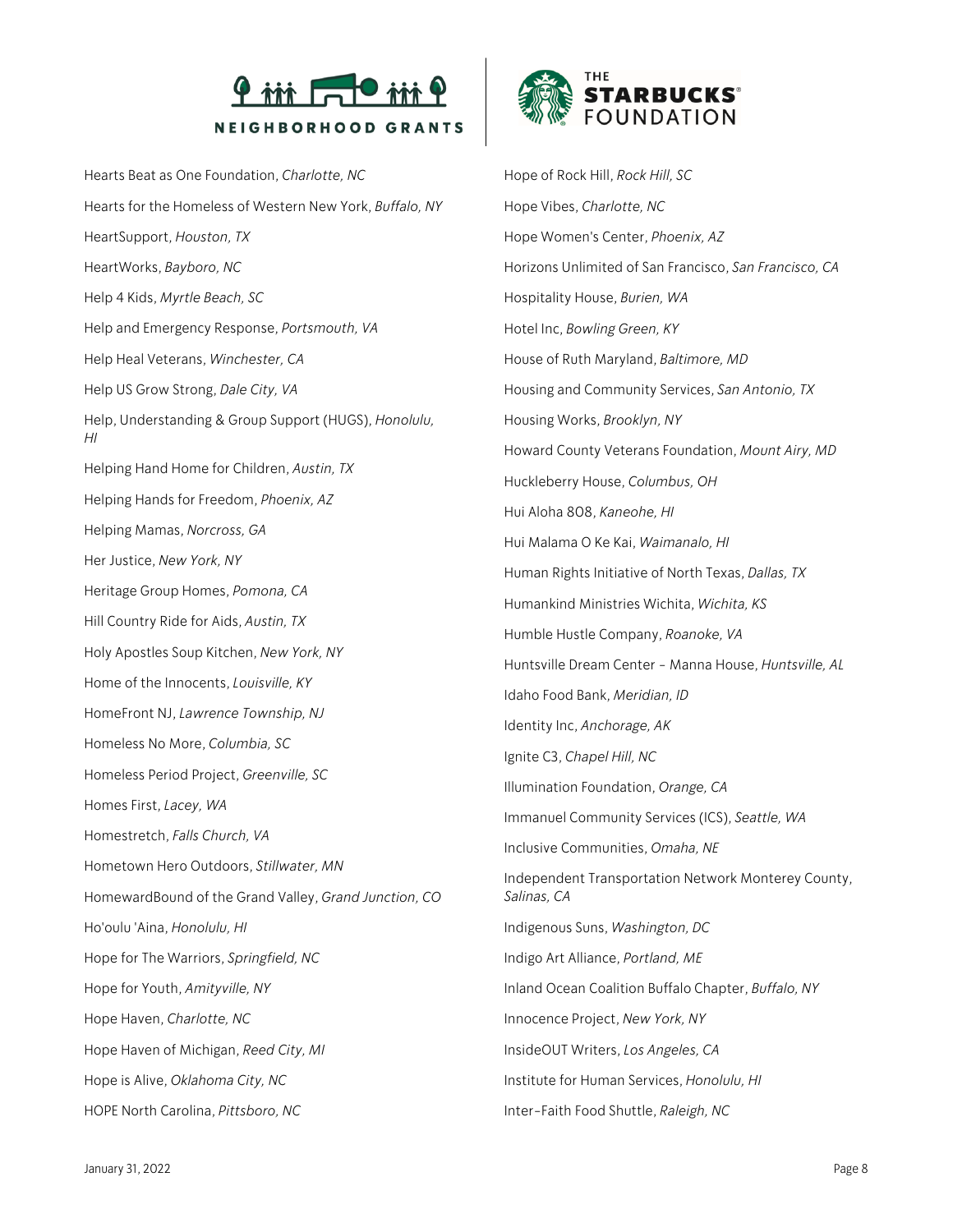

Inter-Faith Housing Alliance, *Ambler, PA* Interfaith Works Clothing Center, *Rockville, MD* International Refugee Assistance Project, *New York, NY* International Girls Academy, *Newark, NJ* International Institute of New England, *Boston, MA* International Neighbors, *Charlottesville, VA* International Rescue Committee, *New York, NY* International WeLoveU Foundation, *Oradell, NJ* Iowa Natural Heritage Foundation, *Des Moines, IA* It Takes A Village BR, *Saint Gabriel, LA* It's A Blessing to Be A Blessing, *Hagerstown, MD* Japan-America Society of the State of Washington, *Mercer Island, WA* Japanese Cultural & Community Center of Northern California, *San Francisco, CA* Jaydie Lynn King Foundation, *Phoenix, AZ* Jeffersontown Area Ministries, *Jeffersontown, KY* Jersey Battered Women's Service, *Morristown, NJ* Jersey Cares, *Livingston, NJ* Jewish Family Service of Greater Seattle, *Seattle, WA* Job1 NOLA, *New Orleans, LA* Journey to Hope, *Cincinnati, OH* Joyful Heart Foundation, *Brooklyn, NY* Junior Achievement of Central Carolinas, *Charlotte, NC* Junior Achievement of Palm Beaches & Treasure Coast, *West Palm Beach, FL* Junior Achievement of Southern Nevada, *Las Vegas, NV* Junior League of Albuquerque, *Albuquerque, NM* Just US 4 Youth, *Pomona, CA* JustEmbrace, *Chicago, IL* K9 Battle Buddies Inc, *Ludowici, GA* Kako'o 'Oiwi, *Kaneohe, HI* Kauai United Way, *Lihue, HI*



Kauluakalana, *Kailua, HI* Keala Foundation, *Lawai, HI* Keep Indianapolis Beautiful, *Indianapolis, IN* Kentucky Refugee Ministries, *Lexington, KY* Kids & Paper, *Seattle, WA* Kids Against Hunger Bay Area, *Pleasanton, CA* Kids Kupboard, *Palmer, AK* Kinderhaven, *Sandpoint, ID* Kindness Empire, *Hendersonville, NC* Kindness Grows Here, *Gambrills, MD* Kips Bay Boys & Girls Club, *Bronx, NY* Kiwanis Foundation of Lindenhurst New York, *Lindenhurst, NY* Kupu, *Honolulu, HI* La Casa Hogar, *Yakima, WA* Labour of Love, *Durham, NC* Lake City Partners, *Shoreline, WA* Lakeview Pantry, *Chicago, IL* Lambert House, *Seattle, WA* Lanakila Meals on Wheels, *Honolulu, HI* Lantern Community Services, *New York, NY* Latino Memphis, *Memphis, TN* Latisha's House Foundation, *Williamsburg, VA* Launchpad 4 Kids, *Redding, CA* Laurel House, *Norristown, PA* Lavender Rights Project, *Tacoma, WA* Lead Girls of NC, *Winston Salem, NC* Lenox Hill Neighborhood House, *New York, NY* Lesbian & Gay Big Apple Corps, *New York, NY* Lesbian, Gay, Bisexual & Transgender Community Center, *New York, NY* Leukemia Foundation for Arizona's Children, *Peoria, AZ* Lexington Habitat for Humanity, *Lexington, KY*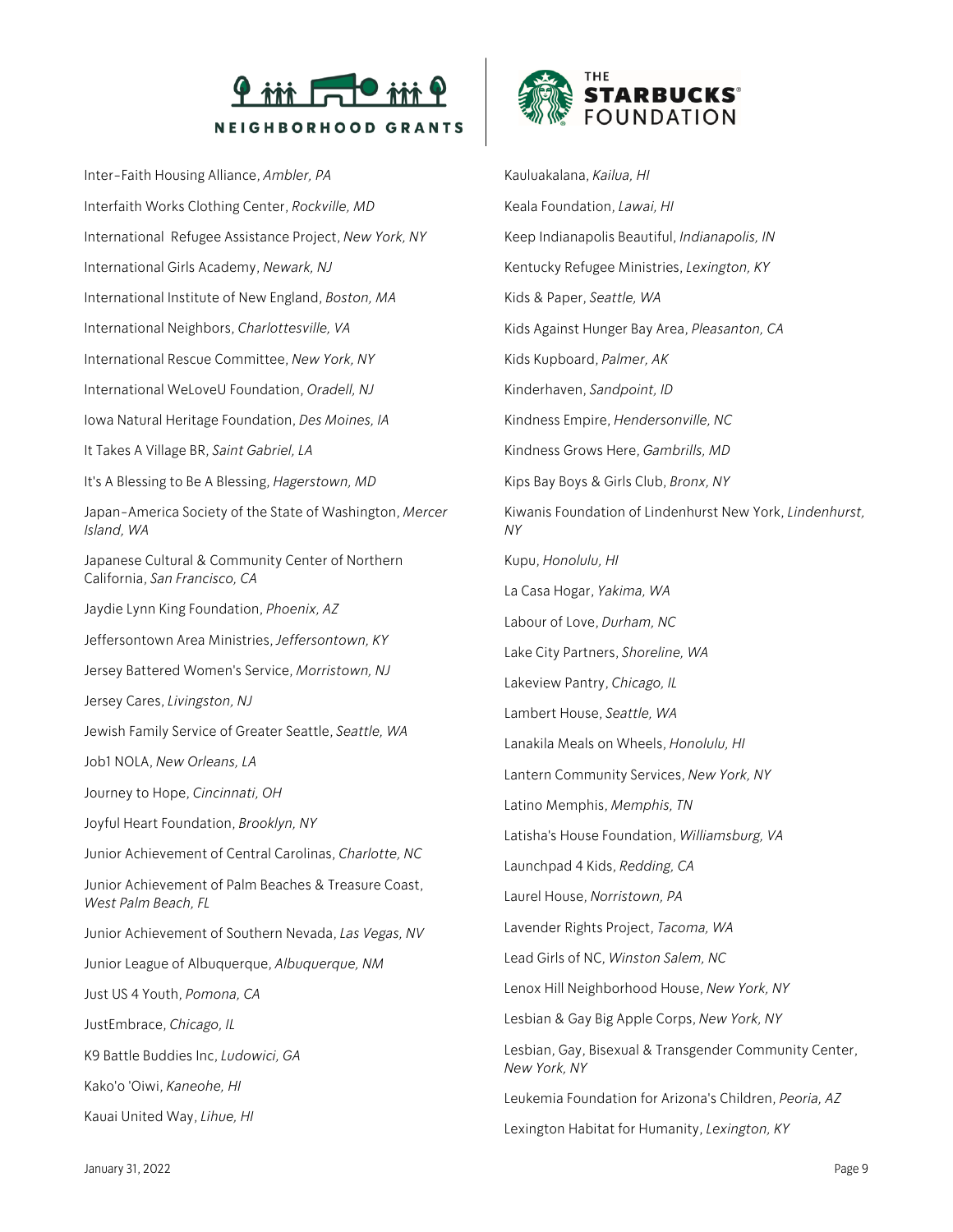

Lexington Rescue Mission, *Lexington, KY* LGBT Community Center Coalition of Central Pa, *Harrisburg, PA* LGBT Life Center, *Norfolk, VA* LGBTQ Center of Raleigh, *Raleigh, NC* LGBTQ SAVES, *Fort Worth, TX* Life 360 Network, *Honolulu, HI* Life Empowered NYC, *Brooklyn, NY* Life House, *Duluth, MN* LifeMoves San Jose, *Menlo Park, CA* Lighthouse Mission, *Bellingham, NY* Lily's Place, *Huntington, WV* Literacy Action of Central Arkansas, *Little Rock, AR* Literacy Connections of Wayne County, *Goldsboro, NC* Live Love NW, *Portland, OR* Loaves & Fishes of the Rio Grande Valley, *Harlingen, TX* Loaves and Fishes of Contra Costa, *Martinez, CA* Locker #505 Students Clothing Bank, *Albuquerque, NM* Lone Survivor Foundation NC, *Fayetteville, NC* Long Island Crisis Center, *Bellmore, NY* Los Angeles LGBT Center, *Los Angeles, CA* Lost-N-Found Youth, *Atlanta, GA* Lotus House, *Miami, FL* Love Our Cities, *Modesto, CA* Love Out Loud, *Winston Salem, NC* Love the Skin You're In, *Vallejo, CA* Love Wins Food Pantry, *New York, NY* Loveland Foundation, *Newburgh, NY* Loving Our Vecinos Everywhere, *Gurnee, IL* Low Income Housing Institute - Tiny House Villages, *Seattle, WA* Lowcountry Food Bank, *North Charleston, SC* Lowcountry Orphan Relief, *Charleston, SC*



Lower East Side Girls Club, *New York, NY* Lucy Outreach, *Camden, NJ* Lunalilo Home, *Honolulu, HI* Lunches of Love, *Rosenberg, TX* Lutheran Community Services Northwest, *Spokane, WA* Lutheran Family Services in Carolinas, *Salisbury, NC* Lutheran Social Services of the National Capital Area, *Washington, DC* Lutheran Urban Mission Initiative, Inc, *Milwaukee, WI* Mahwah Environmental Volunteers Organization (MEVO), *Mahwah, NJ* Ma'i Movement Hawai'i, *Kapolei, HI* Make Lemonade Project, *Honolulu, HI* Make-A-Wish Foundation of Hawaii, *Honolulu, HI* Malama Pupukea Waimea, *Haleiwa, HI* Mama's Kitchen, *San Diego, CA* Manna Cafe Ministries, *Clarksville, TN* Manna Food Center, *Silver Spring, MD* Manna House Food Pantry & Thrift Store, *Rincon, GA* Manna on Main Street, *Lansdale, PA* Manteca Gospel Rescue Mission, *Manteca, CA* Martha's Kitchen, *San Jose, CA* Martha's Place, *Baltimore, MD* Martha's Table, *Washington, DC* Maryland Food Bank, *Baltimore, MD* Mary's Place Seattle, *Seattle, WA* Matty D's Rubber Ducky Organization, *Belleville, NJ* Maui Rescue Mission, *Kahului, HI* McKinley Children's Center, *San Dimas, CA* Meals for Unity, *Long Island City, NY* Meg's Smiles, *Holly Springs, NC* Mental Health America of Central Carolinas, *Charlotte, NC* Mental Health America of Hawaii, *Honolulu, HI*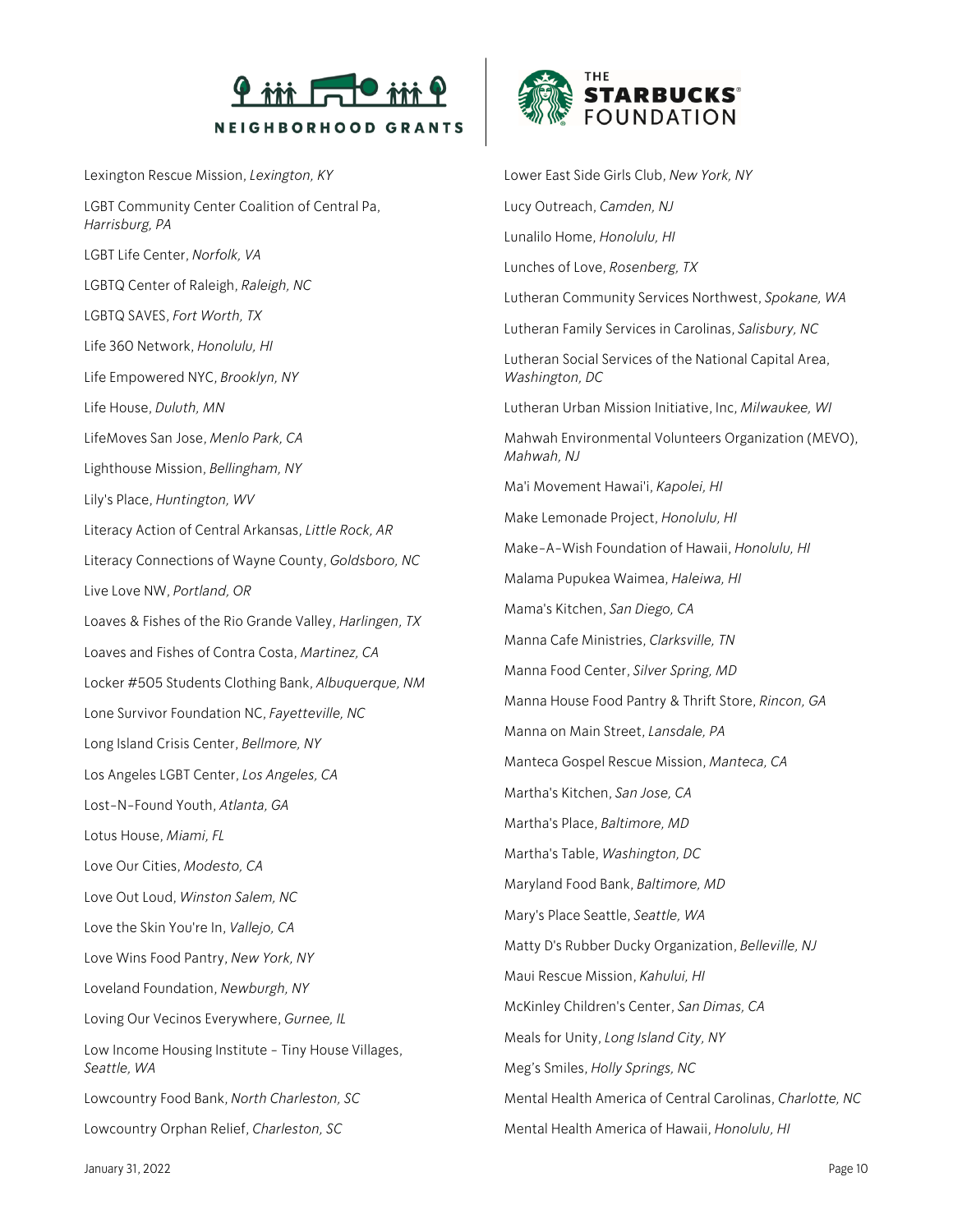

Mentor Iowa, *Des Moines, IA*

Mentoring Urban Students and Teens (M.U.S.T.), *Seattle, WA* Mercy Chefs, *Chesapeake, VA* Mercy House, *Harrisonburg, VA* Mercy Mall of Virginia, *Midlothian, VA* MHP Salud, *Ypsilanti, TX* Mid-County United Ministries, *Silver Spring, MD* Midwest Veterans Closet, *Wadsworth, IL* MIGIZI Communications, *Minneapolis, MN* Mindful Littles, *Orinda, CA* Minnesota Adult & Teen Challenge, *Minneapolis, MN* Minnie's Food Pantry, *Plano, TX* Miracle Making Ministries, *Augusta, GA* Missing Murdered Indigenous Women Coalition of North Carolina, *Mebane, NC* Molly's Angels, *Napa, CA* Monday Night Hospitality, *New York, NY* Monthly Miracles, *Dublin, CA* Monument Crisis Center, *Pleasant Hill, CA* Murfreesboro Cold Patrol, *Murfreesboro, TN* Murfreesboro Muslim Youth, *Murfreesboro, TN* Mustaches 4 Kids Richmond, *Midlothian, VA* Mustard Seed Project, *La Jolla, CA* Na Leo Pulama o Maui, *Wailuku, HI* NAMI Bucks County, *Warrington, PA* NAMI Central Texas, *Austin, TX* NAMI Montgomery County, *Rockville, MD* NAMI New Jersey, *New Brunswick, NJ* NAMI North Carolina, *Raleigh, NC* NAMI NYC Metro, *New York, NY* Natalie's Sisters, *Lexington, KY* National Civil Rights Museum, *Memphis, TN*



Native Action Network, *Seattle, WA* NC GreenPower, *Raleigh, NC* Need Line Murray – Calloway County, *Murray, KY* Neighbor to Neighbor, *Raleigh, NC* Neighborhood House, *Seattle, WA* Neighborhood Place of Kona, *Kailua Kona, HI* Network of Victim Assistance, *Jamison, PA* Nevada Partnership for Homeless Youth, *Las Vegas, NV* New Alternatives for LGBTQ+ Homeless Youth, *New York, NY* New Arrivals Institute, *Greensboro, NC* New Avenues for Youth, *Portland, OR* New City Kids, *Jersey City, NJ* New Hope Family Shelter, *Bloomington, IN* New Jersey Reentry, *Kearny, NJ* New York Cares, *New York, NY* New York State of Mind, *New York, NY* Next Door Solutions to Domestic Violence, *San Jose, CA* Next Step Clubhouse, *Charlotte, NC* Niagara Hospice Alliance, *Lockport, NY* Norfolk CASA, *Norfolk, VA* North Carolina Asian Americans Together, *Raleigh, NC* North Coast Opportunities, *Ukiah, CA* North County Lifeline, *Vista, CA* North Shore Soup Kitchen, *Glen Cove, NY* North Star LGBTQ Center, *Winston Salem, NC* Northwest Children's Outreach, *Lake Oswego, OR* Not One More, *Simi Valley, CA* Nourish Now Foundation, *Rockville, MD* nourish.NJ, *Morristown, NJ* NourishNC, *Wilmington, NC* Noyes Home for Children, *Saint Joseph, MO*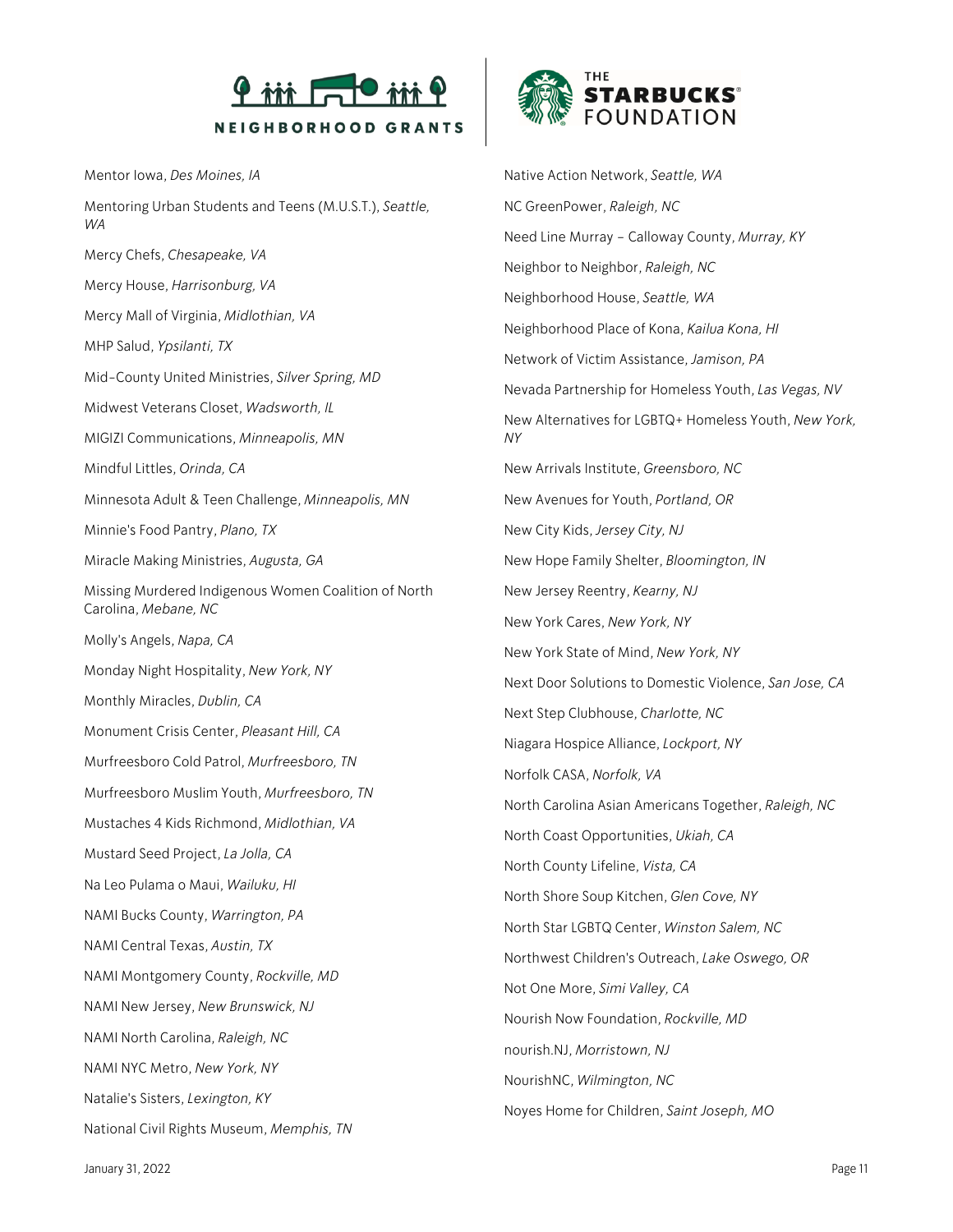

Nurturing Roots, *Seattle, WA* Nyack Homeless Project, *Nyack, NY* Oak City Cares, *Raleigh, NC* Oakland Elizabeth House, *Oakland, CA* Oasis - A Haven for Women and Children, *Paterson, NJ* Oasis Center, *Nashville, TN* Ocean Discovery Institute, *San Diego, CA* Odyssey Youth Center, *Spokane, WA* Oh-Go, *Sandusky, OH* Oklahoma Equality Center, *Tulsa, OK* One More Child Foundation, *Lakeland, FL* one•n•ten, *Phoenix, AZ* One-Eighty Place, *Charleston, SC* Opal's Dream Foundation, *Elizabethtown, KY* Open Door Ministry, *High Point, NC* Operation Love, *Anderson, IN* Operation Shoebox, *Belleview, FL* Operation Shower, *Saint Louis, MO* Orange County Rescue Mission, *Tustin, CA* Orangewood Foundation, *Santa Ana, CA* Out of the Garden Project, *Greensboro, NC* OutFront Kalamazoo, *Kalamazoo, MI* Pace Center for Girls Broward, *Wilton Manors, FL* Paepae o He'eia, *Kaneohe, HI* Palama Settlement, *Honolulu, HI* Papahana Kuaola, *Kaneohe, HI* Papakolea Community Development Corporation, *Honolulu, HI* Parents and Children Together (PACT), *Honolulu, HI* Partners for Our Communities, *Palatine, IL* Partners in Development Foundation, *Honolulu, HI* Passaic County Court Appointed Special Advocates, *Wayne, NJ*



Passion to the Streets, *Martinez, CA* Paterson Habitat for Humanity, *Paterson, NJ* Pathways of Hope, *Fullerton, CA* Pat's Place Child Advocacy Center, *Charlotte, NC* Paws of War, *Nesconset, NY* Peaceful Living, *Harleysville, PA* Peninsula Rescue Mission, *Newport News, VA* People Who Care, *Pittsburg, CA* Peppermint Ridge, *Corona, CA* Perfect Inc, *Alexandria, VA* Peyton Heart Project, *Telford, PA* PFLAG Spartanburg, *Spartanburg, SC* Phenomenal She, *Federal Way, WA* Philabundance, *Philadelphia, PA* Phoenix Pride, *Phoenix, AZ* Phoenix Rescue Mission, *Phoenix, AZ* Pike Place Market Foundation, *Seattle, WA* Plastic Ocean Project, *Wilmington, NC* Pomona Pride Center, *Pomona, CA* Positively Living, *Knoxville, TN* Power Up Manchester, *Manchester, CT* Prevent Child Abuse - New Jersey Chapter, *New Brunswick, NJ* Prevention is Key, *Rockaway, NJ* Pride Center of New Jersey, *Highland Park, NJ* Pride Link, *Greenville, SC* Primos Dallas, *Dallas, TX* Proact Community Partnerships, *Indianapolis, IN* Prodigy Coffee, *Denver, CO* Project Access, *Orange, CA* Project Bee, *Minot, ND* Project Hand Up, *West Warwick, RI*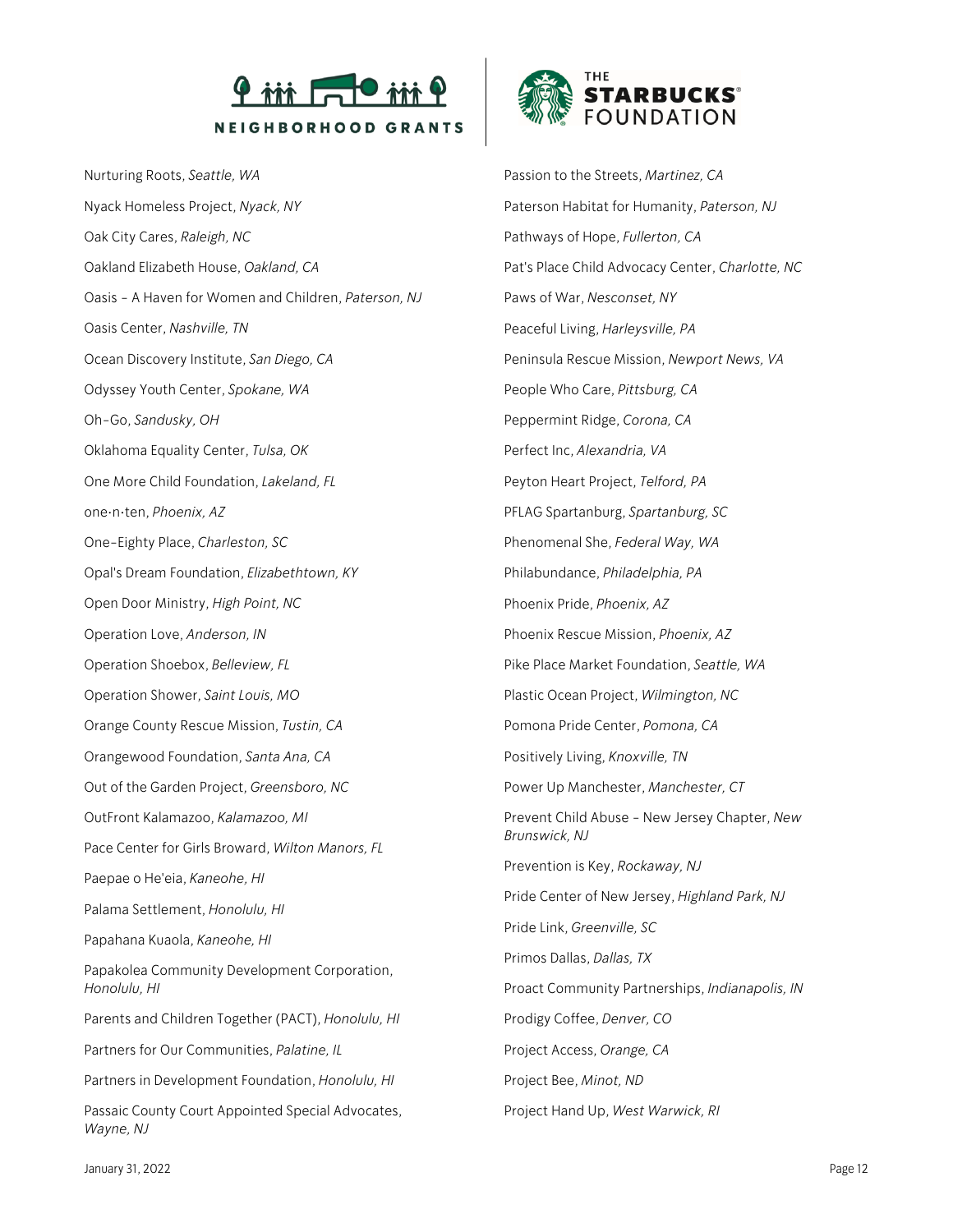

Project Hawai'i Inc, *Keaau, HI* Project Heal, *Washington, NY* Project HOME, *Philadelphia, PA* Project HOPE, *Bronx, NY* Project Hospitality, *Staten Island, NY* Project Kind, *Rockaway, NJ* Project Linus, *Versailles, KY* Pronto of Long Island, *Bay Shore, NY* Providence House, *Brooklyn, NY* Proyecto Juan Diego, *Brownsville, TX* Quad Cities Veteran Outreach, *Davenport, IA* Quality Services for the Autism Community (QSAC), *New York, NY* Queens Community House, *Jamaica, NY* Raleigh City Farm, *Raleigh, NC* Razing the Bar, *San Jose, CA* Reach One Touch One, *White Plains, MD* Reaching Above Hopelessness and Brokenness, *Canton, OH* Reading Connections, *Greensboro, NC* Reading is Fundamental, *Washington, DC* Real Dads Network, *Peekskill, NY* Rebuilding Together El Paso, *El Paso, TX* Rebuilding Together Metro Chicago, *Chicago, IL* Red Wiggler Community Farm, *Clarksburg, MD* Refugee Artisan Initiative, *Seattle, WA* Refugee Care Collective, *Portland, OR* Refugee Women's Alliance, *Seattle, WA* Relentless Pursuit Outreach & Recovery - Christine's Place, *Liberty, MO* Rescue Mission of Trenton, *Trenton, NJ* Residential Youth Services & Empowerment (RYSE), *Honolulu, HI* Resource Center, *Dallas, TX* Rethink Food, *New York, NY* Reynolds House, *El Paso, TX* Richmond Coexiones, *Richmond, VA* Rise, *Spring Lake Park, MN* RISE Academy, *Omaha, NE* Rise House, *Conway, AR* Rising Ground, *Brooklyn, NY* River of Life Mission, *Honolulu, HI* Rock Autism, Inc, *Buffalo, NY* Rock N Our Disabilities Foundation, *Victorville, CA* Ronald McDonald House Charities New York Metro, *New Hyde Park, NY* Ronald McDonald House Charities of Hawaii, *Honolulu, HI* Ronald McDonald House Charities of Southern California, *Los Angeles, CA* Roof Above, *Charlotte, NC* Room at the Inn, *Greensboro, NC* Room at the Inn Memphis, *Memphis, TN* Roots Young Adult Shelter, *Seattle, WA* RSM Cares Food Pantry, *Rancho Santa Margarita, CA* Rubicon Programs, *Richmond, CA* Rural Innovations in Social Economics (RISE), *Esparto, CA* Ryan's Reach, *Coto De Caza, CA* Sabrina Cohen Foundation, *Miami Beach, FL* Sacred Heart Community Service, *San Jose, CA* Safe Harbor, *Greenville, SC* Safe Harbor of NC, *Hickory, NC* Safe Home-Rape Crisis Coalition, *Spartanburg, SC* SAFEchild, *Raleigh, NC* SAGE, *New York, NY* Saint Francis House Inc, *Boston, MA* Saint Louise House, *Austin, TX*

**STARBUCKS® FOUNDATION**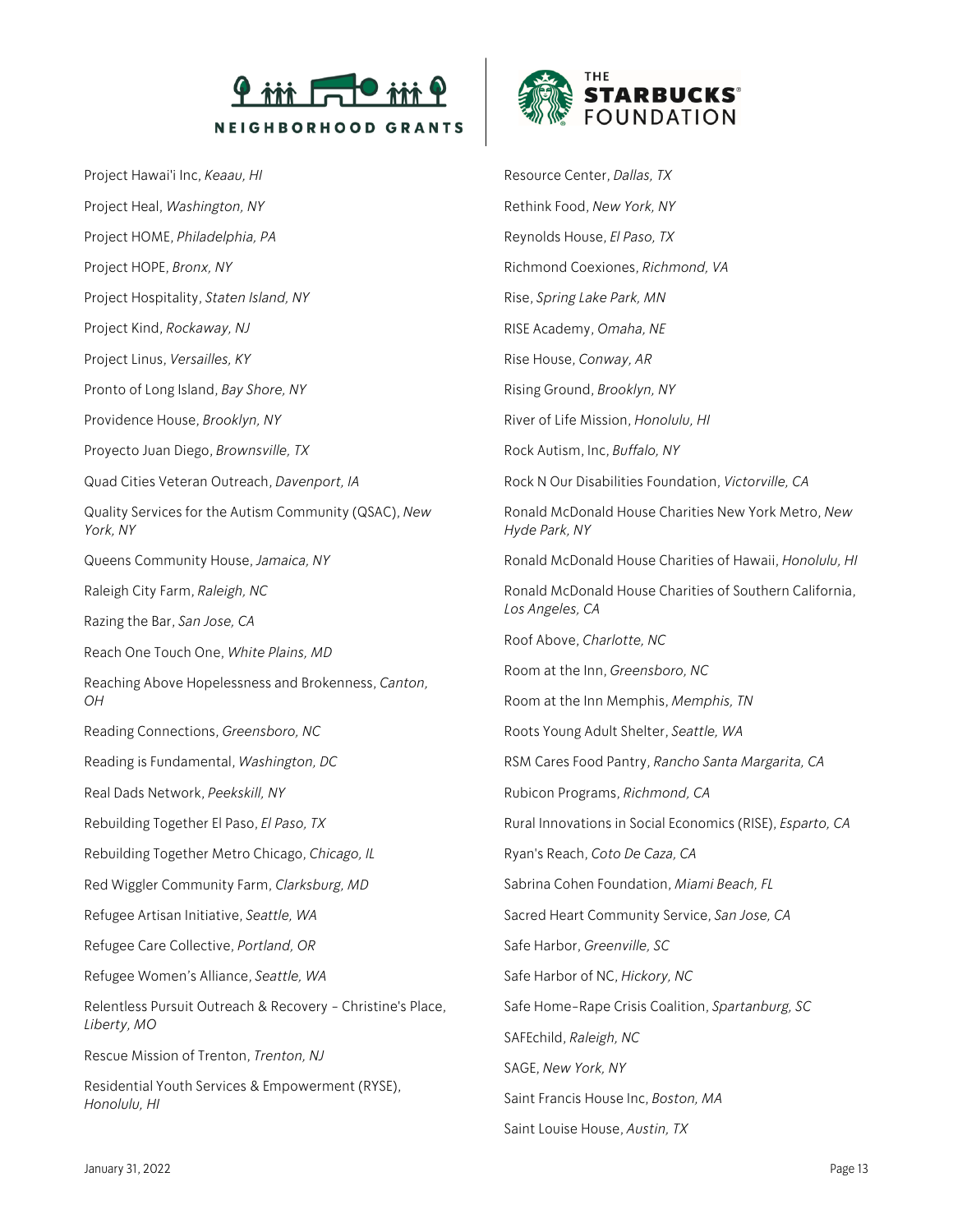

Samoan Community Development Center, *San Francisco, CA*

San Antonio African American Community Archive and Museum, *San Antonio, TX*

San Antonio Food Bank, *San Antonio, TX*

San Francisco Bay Wildlife Society - Watershed Watchers, *Newark, CA*

San Francisco-Marin Food Bank, *San Francisco, CA*

San Joaquin County Child Abuse Prevention Council, *Stockton, CA*

Scott-Carver-Dakota CAP Agency, *Shakopee, MN*

Sealy Christian Pantry, *Sealy, TX*

Seattle Indian Center, *Seattle, WA*

Second Harvest Food Bank of Metrolina, *Charlotte, NC*

Second Harvest Food Bank of Northeast Tennessee, *Kingsport, TN*

Second Harvest Food Bank of Orange County, *Irvine, CA*

Second Harvest Food Bank Santa Cruz County, *Watsonville, CA*

Second Harvest of Silicon Valley, *San Jose, CA*

Second Harvest of the Greater Valley, *Manteca, CA*

Second Story, *Vienna, VA*

SEEDS - Access Changes Everything, *Newark, NJ*

Selah Neighborhood Homeless Coalition, *Los Angeles, CA*

Serve Our Willing Warriors, *Haymarket, VA*

Services, Immigrant Rights and Education Network (SIREN), *San Jose, CA*

Settled, *Saint Paul, MN*

Seven Stories Institute, *New York, NY*

Seventh Generation Fund for Indigenous Peoples, *Arcata, CA*

Sharing House, *Brevard, NC*

Shasta County Child Abuse Prevention Coordinating Council, *Redding, CA*

Shelters Right Hand, *Whittier, CA*



Shepherd's Gate, *Livermore, CA* Shepherd's Table, *Silver Spring, MD* She's the First, *Phoenix, AZ* Shiloh NYC, *New York, NY* Shower of Hope, *Los Angeles, CA* Side by Side VA, *Richmond, VA* Silent Warrior Project, *Burnsville, MN* Sleep in Heavenly Peace, *Chicago, IL* So What Else, *Rockville, MD* Sofas for Service, Inc, *Eau Claire, WI* Sojourner Truth House, *Gary, IN* Sojourner Truth Ministries, *York, PA* Sokol United, *Willowbrook, IL* Solutions for Change, *Vista, CA* Soul Food Cafe Mission, *Conway, AR* South Bay Teen Challenge, *San Jose, CA* South Hayward Parish Food Pantry, *Hayward, CA* South Plains Food Bank, *Lubbock, TX* South Rome Alliance, *Rome, GA* South West Meals on Wheels of Pennsylvania, *Bridgeville, PA* Southbury Needy Fund, *Southbury, CT* Southern Nevada Association of Pride, *Las Vegas, NV* Sparkle Foundation, *Novato, CA* Special Kids Connect, *Monterey, CA* Spina Bifida Association of California, *Los Angeles, CA* Spokane Aids Network, *Spokane, WA* Spokane Valley Partners, *Spokane Valley, WA* Spring Reins of Life, *Clinton, NJ* St. Francis House, *Puyallup, WA* Stand Up Girls, *New York, NY*

Step Up for Youth, *Denver, CO*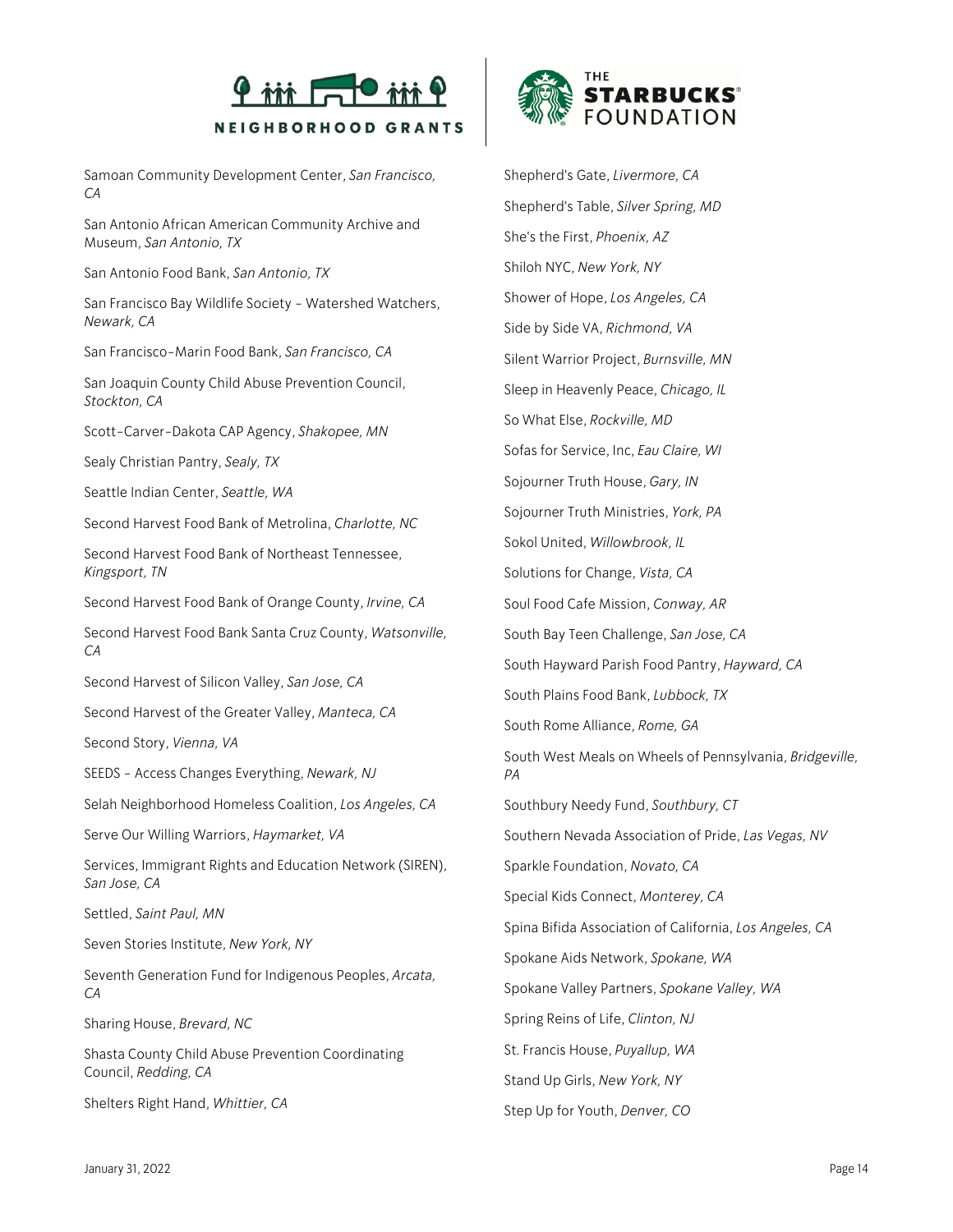

StepUp Durham, *Durham, NC* Stupid Cancer, *New York, NY* Sunday Breakfast Mission, *Wilmington, DE* Surfing the Nations, *Wahiawa, HI* Surfrider Foundation Oahu, *Honolulu, HI* Sustainable Coastlines Hawaii, *Honolulu, HI* Sweet Grace Ministries, *Chambersburg, PA* Tarrant Area Food Bank, *Fort Worth, TX* Teal Butterfly, *Charlotte, NC* Team Kids, *Irvine, CA* Teen Challenge of Hawaiian Islands, *Keaau, HI* Teen Feed, *Seattle, WA* Teens for Food Justice, *New York, NY* The Aliveness Project, *Minneapolis, MN* The Arc of the Triangle, *Chapel Hill, NC* The Attic Youth Center, *Philadelphia, PA* The Bowery Mission, *New York, NY* The Bridge for Youth, *Minneapolis, MN* The Caring Place, *Cleveland, TN* The Center on Colfax, *Denver, CO* The Children's Cabinet, *Reno, NV* The Children's Inn at NIH, *Bethesda, MD* The Choice Program at UMBC, *Baltimore, MD* The Clean Love Project, *Romulus, MI* The Climate Reality Project, *Washington, DC* The Coffee Oasis, *Bremerton, WA* The Conservation Fund, *Arlington, VA* The Dome Project, *New York, NY* The Door - A Center of Alternatives Inc, *New York, NY* The Emmanuel Cancer Foundation, *Clark, NJ* The Empowerment Workshop, *Ojai, CA* The Equity Project, *Philadelphia, PA*



The Food Bank at St. Mary's, *Seattle, WA* The Food Depot, *Santa Fe, NM* The Frederick Center, *Frederick, MD* The Grimes Storehouse, *Grimes, IA* The HOPE Program, *Brooklyn, NY* The HopeLine, *Bronx, NY* The Hunger and Health Coalition, *Boone, NC* The Initiative Baltimore, *Baltimore, MD* The INN, *Hempstead, NY* The Junior League of the City of Washington, *Washington, DC* The Laurel Center Intervention for Domestic & Sexual Violence, *Winchester, VA* The Legacy Closet, *Margate, FL* The Lend A Hand Project, *Commack, NY* The LGBT Community Center of the Desert, *Palm Springs, CA* The Lifehouse, *Huntington, WV* The Light House, *Annapolis, MD* The Love Kitchen, *Knoxville, TN* The Marsha P. Johnson Institute, *Richmond, CA* The Matthew's House, *Fort Collins, CO* The Mission Continues - Oahu, *Oahu, HI* The Montgomery County Coalition for the Homeless, *Rockville, MD* The Montrose Center, *Houston, TX* The Nashville Food Project, *Nashville, TN* The Nashville Tree Foundation, *Nashville, TN* The New York City Gay & Lesbian Anti-Violence Project, *New York, NY* The North Carolina Coalition Against Domestic Violence, *Durham, NC* The Pantry, by Feeding Hawaii Together, *Honolulu, HI*

The Popolo Project, *Honolulu, HI*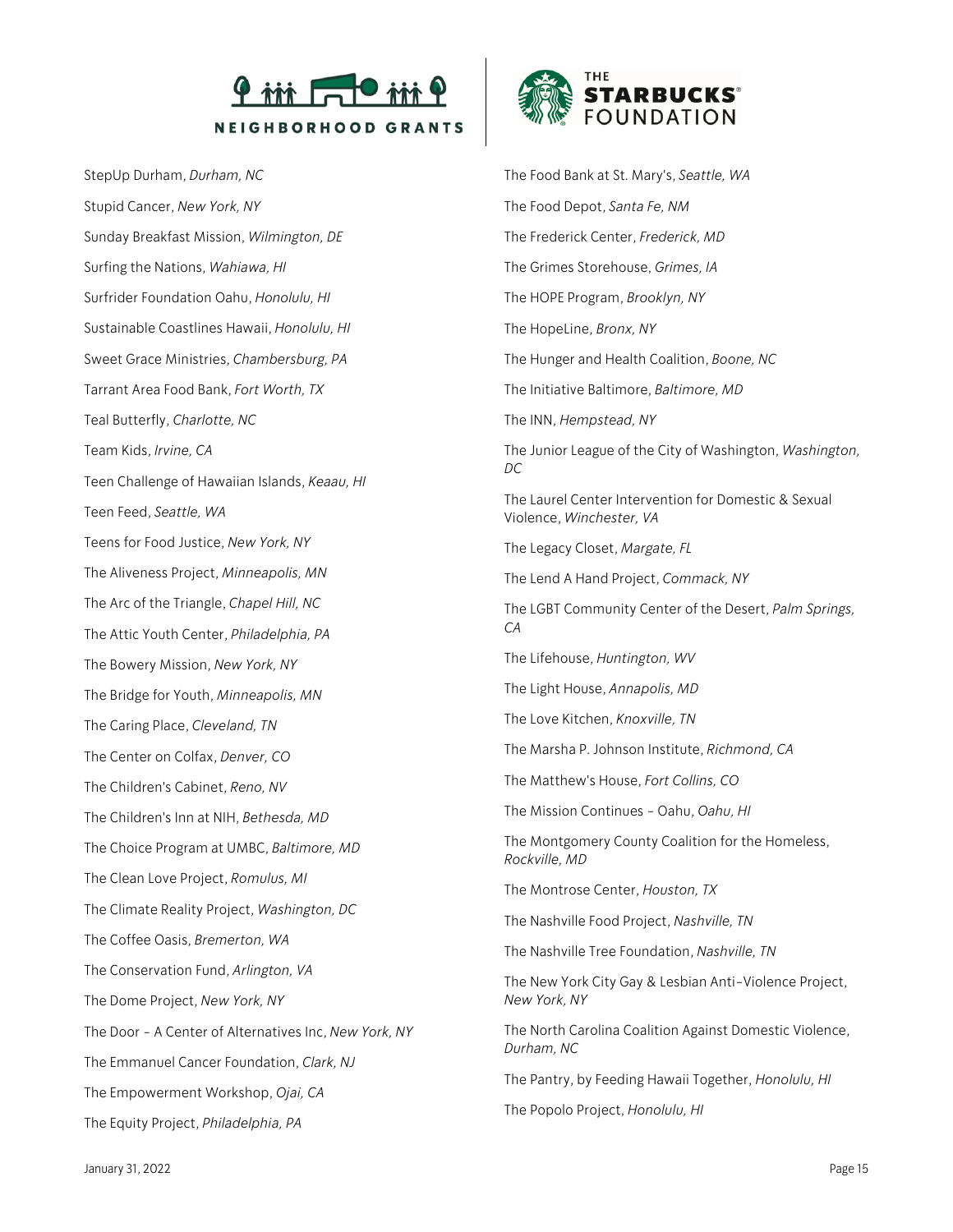

The Possibility Project, *New York, NY* The Poverello Center, *Wilton Manors, FL* The Redwood Empire Food Bank, *Santa Rosa, CA* The Relatives, *Charlotte, NC* The Sanneh Foundation, *Saint Paul, MN* The Shepherds House, *Bend, OR* The Shipman Youth Center, *Lake Placid, NY* The Trevor Project, *West Hollywood, CA* The Unity Council, *Oakland, CA* The Women's Center, *Waukesha, WI* Third Street Alliance for Women and Children, *Easton, PA* Threshold Ministries, *Wilmore, KY* Tidewater Friends of Foster Care Incorporated, *Norfolk, VA* Time Out Youth, *Charlotte, NC* Together We Rise, *Brea, CA* Tomorrows Leaders NYC, *Brooklyn, NY* Toms River Field of Dreams, *Toms River, NJ* Toy Rescue Mission, *Tacoma, WA* Trans Families, *Seattle, WA* Transition Projects, *Portland, OR* Transitional Youth Mobilizing for Change, *Bakersfield, CA* Transitions Family Violence Services, *Hampton, VA* Travis Manion Foundation, *Doylestown, PA* Tree Folks, *Del Valle, TX* Treehouse, *Kent, WA* Tri It for Life, *Charlotte, NC* Trinity Community Center, *New Orleans, LA* Tri-Valley Haven for Women, *Livermore, CA* Tucson Clean and Beautiful, *Tucson, AZ* Tukwila Pantry, *Tukwila, WA* Tunnel to Towers Foundation, *Staten Island, NY* Turn the Tables Foundation, *Lacey, WA*



TurnAround, *Towson, MD* Twin Lakes Food Bank, *Folsom, CA* Tysons Storehouse Education Center, *Marietta, GA* Tzu Chi Foundation New York, *New York, NY* Unaccompanied Student Initiative, *Cheyenne, WY* Union Station Homeless Services, *Pasadena, CA* United Way of Northern New Jersey, *Bridgewater, NJ* United Way of South Central KY, *Somerset, KY* Uniting Partners for Women and Children, *Louisville, KY* Unmuted Farm Worker Foundation, *Los Angeles, CA* Uptown Stories, *New York, NY* Urban Community Outreach, *Long Beach, CA* Urban Renewal Center, *Norfolk, VA* Urban Rest Stop, *Seattle, WA* Urban Revival, *Greensboro, NC* Urban Youth Alliance International, *Bronx, NY* USO of Metropolitan New York, *New York, NY* Valley of Change, *Sherman Oaks, CA* Valley Youth House Committee, *Bethlehem, PA* Verity - Compassion Safety Support, *Santa Rosa, CA* Veterans Changing Services, *Gary, IN* Victory Junction, *Randleman, NC* Virginia Peninsula Foodbank, *Hampton, VA* Voces Latinas Corporation, *Jackson Heights, NY* Volunteers of America Homeless Youth Resource Center, *Salt Lake City, UT* Volunteers of America Northern California & Northern Nevada, *Sacramento, CA* Voz De Ninos, *Laredo, TX* Walk in Acts of Love and Kindness, *Beachwood, NJ* We All Really Matter (WARM), *New York, NY* We Are Family, *North Charleston, SC* We Are Oceania, *Honolulu, HI*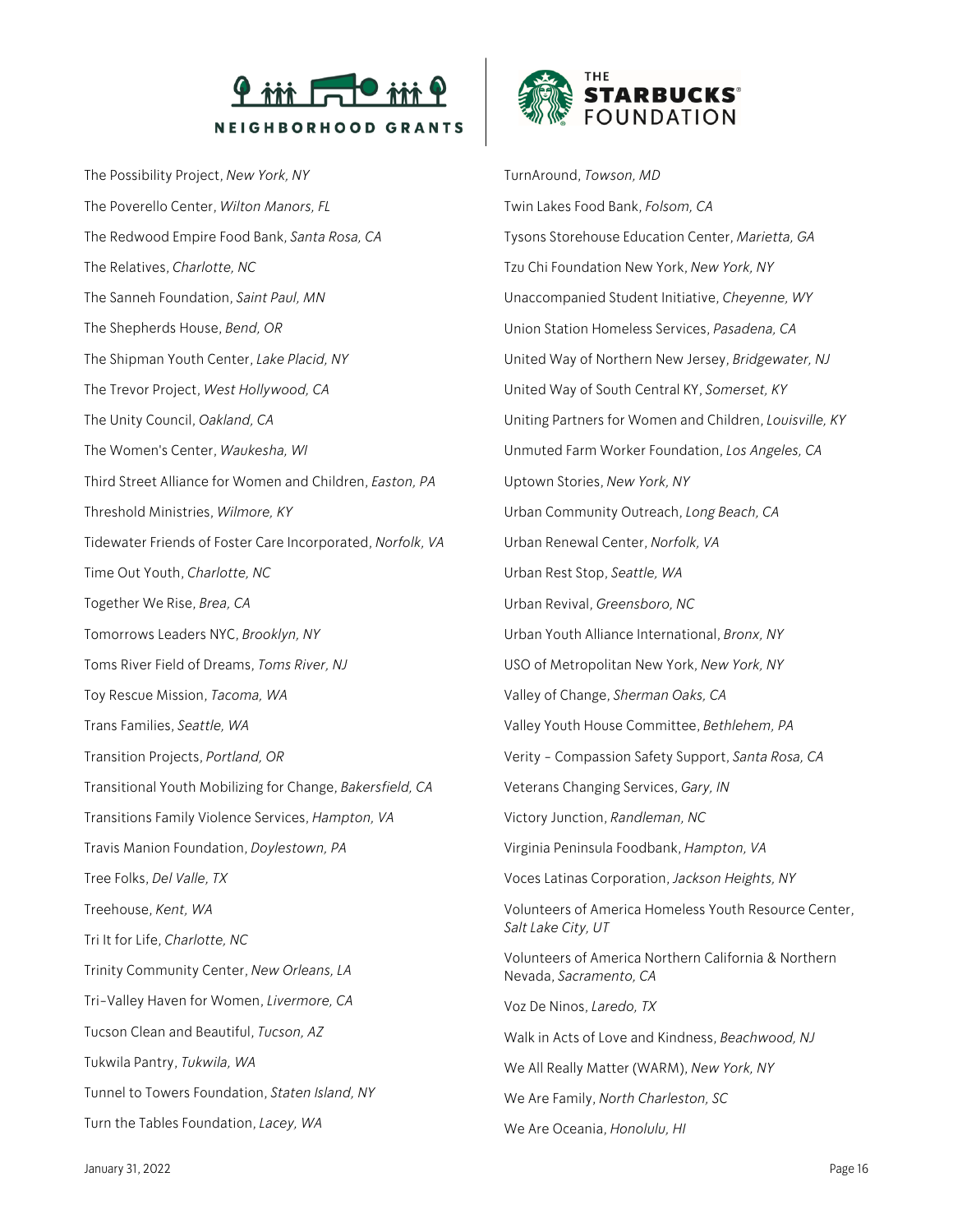

We Are The 22, *Little Rock, AR* We Rise, *Baltimore, MD* WeHOPE, *East Palo Alto, CA* Welcome Home of Chattanooga, *Chattanooga, TN* West Oakland Punks with Lunch, *Santa Monica, CA* West Side Campaign Against Hunger, *New York, NY* Western Maryland Food Bank, *Cumberland, MD* Western Pennsylvania Chapter of the National Hemophilia Foundation, *Beaver, PA* Westminster Economic Development Initiative, *Buffalo, NY* WestSide Baby, *Seattle, WA* Wheels from the Heart, *Delray Beach, FL* White Center Food Bank, *Seattle, WA* White Pony Express, *Pleasant Hill, CA* Wigs for Kids, *Westlake, OH* Wind Youth Services, *Sacramento, CA* Wings of Hope Family Crisis Services, *Stillwater, OK* Winston-Salem Urban League, *Winston Salem, NC* Women Aware, *New Brunswick, NJ* Women Giving Back, *Sterling, VA* Women Helping Women, *Wailuku, HI* Women Together Foundation, *McAllen, TX* WomenRising, *Jersey City, NJ* Women's Center of Montgomery County, *Colmar, PA* Women's Center of Wake County, *Raleigh, NC* WomenShelter of Long Beach, *Long Beach, CA* Woodhill Community Center, *Lexington, KY* Words of Comfort Hope and Promise, *San Clemente, CA*



Worth It S.O.S., *Tavares, FL* Wounded Heroes Fund Kern County Chapter, *Bakersfield, CA* Wreaths Across America, *Columbia Falls, ME* Xavier Mission, *New York, NY* YAIPAK Outreach, *Clarksville, TN* Yellow Ribbon Foundation of Cincinnati, *Cincinnati, OH* YMCA of Greater Houston, *Houston, TX* YMCA of Metuchen NJ, *Metuchen, NJ* You Grow Girl, *Seattle, WA* Young & Established, *Evansville, IN* Young Entrepreneurial Students (Y.E.S.), *Dade City, FL* Young Women Empowered, *Seattle, WA* Youth Enrichment Fund, *Santa Fe Springs, CA* Youth Experiential Training Institute (Y.E.T.I), *Normandy Park, WA* Youth for Tomorrow, *Bristow, VA* Youth Impact, *El Paso, TX* Youth OUTright WNC, *Asheville, NC* Youth Uprising, *Oakland, CA* YouthBuild Boston, *Boston, MA* YouthCare, *Seattle, WA* YouthLink, *Minneapolis, MN* YWCA Missoula, *Missoula, MT* YWCA of San Gabriel Valley, *Covina, CA* YWCA of Western New York, *Buffalo, NY* YWCA Spokane, *Spokane, WA*

Zaban Paradies Center for Homeless Couples, *Atlanta, GA*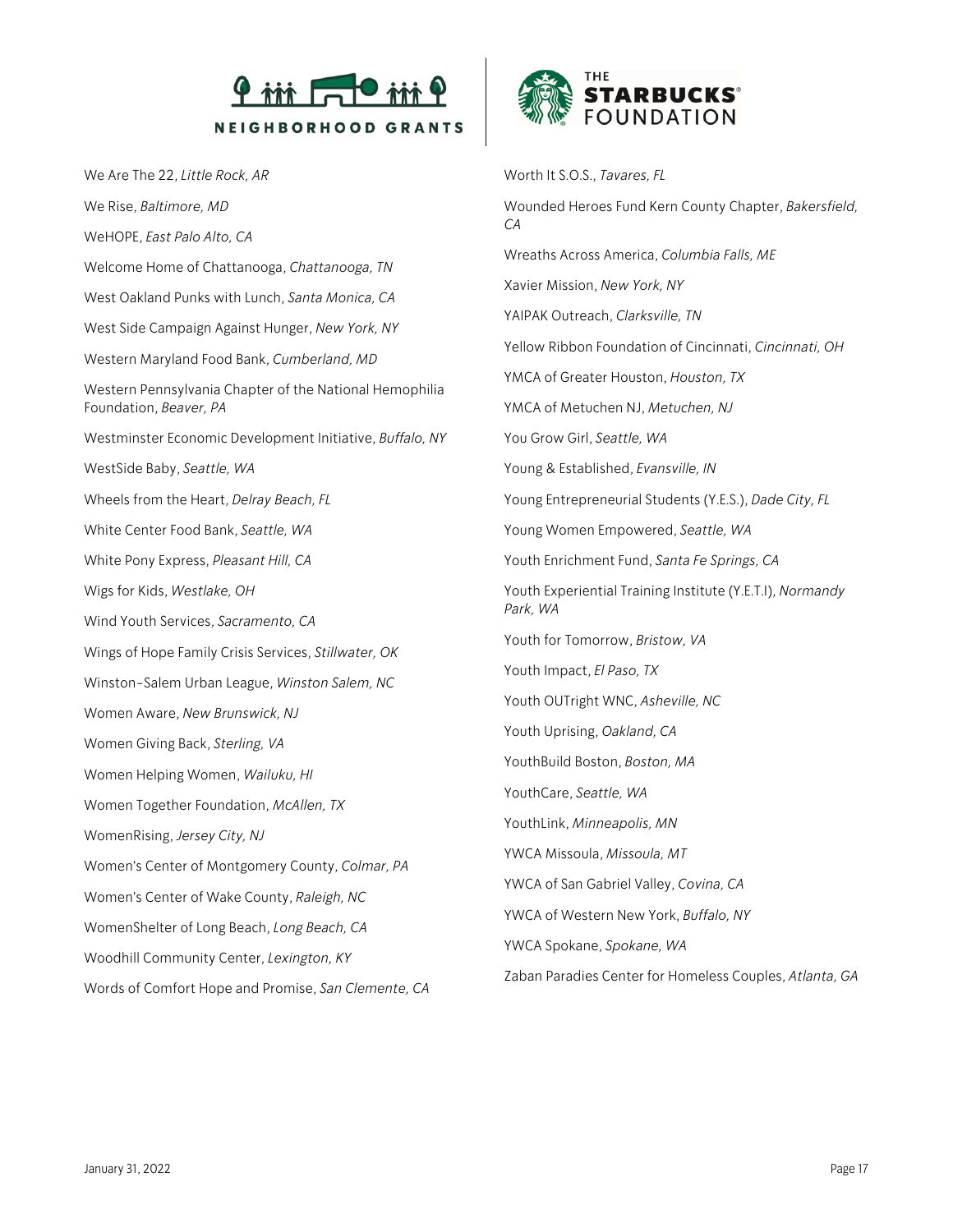



## **January 2022 Neighbourhood Grants**

The Starbucks Foundation has selected more than 1,200 organizations across the U.S. and Canada for its sixth round of [Neighbourhood Grants.](https://stories.starbucks.com/press/2021/strengthening-communities-through-neighborhood-grants/) These grants were informed and inspired by Starbucks partners (employees) who highlighted causes they are passionate about and organizations making an impact in their communities.

## **The Canada Neighbourhood Grant recipients are:**

1Up Single Parent Resource Centre, *Victoria, BC* 360Kids Support Services, *Markham, ON* 5N2 Soup Kitchen Project, *Toronto, ON* A Child's Voice Foundation, *Mississauga, ON* A Loving Spoonful, *Vancouver, BC* Abuse Hurts, *Newmarket, ON* Agape Centre, *Cornwall, ON* Agape Table, *Winnipeg, MB* Aids Committee of North Bay and Area, *North Bay, ON* Airdrie Food Bank, *Airdrie, AB* Airdrie P.O.W.E.R, *Airdrie, AB* Alberta Adolescent Recovery Centre, *Calgary, AB* Alzheimer Society of Simcoe County, *Barrie, ON* Anduhyaun Inc, *Toronto, ON* Archway Community Services, *Abbotsford, BC* Atlosha Family Healing Services, *Southwold, ON* Barrie Native Friendship Centre, *Barrie, ON* Benevolent Society of Grimsby and District, *Grimsby, ON* Bereaved Families of Ontario Durham Region, *Oshawa, ON* Bethesda House, *Bowmanville, ON* Big Brothers Big Sisters of Calgary and Area, *Calgary, AB* Big Brothers Big Sisters of Clarington, *Bowmanville, ON* Big Brothers Big Sisters of Langley, *Langley, BC* Big Brothers Big Sisters of Northern BC, *Prince George, BC* Big Brothers Big Sisters of Oxford County, *Woodstock, ON* Blue Door Support Services, *Newmarket, ON* Bluewater Health Ryan's House, *Sarnia, ON*

Boost Child and Youth Advocacy Centre, *Toronto, ON* Boyle Street Community Service, *Edmonton, AB* Boys & Girls Club of Kamloops, *Kamloops, BC* Breaking Down Barriers, *Collingwood, ON* Brown Bagging for Calgary Kids, *Calgary, AB* Calgary Food Bank, *Calgary, AB* Calgary Homeless Foundation, *Calgary, AB* Calgary Immigrant Women's Association, *Calgary, AB* Canadian Cancer Society, *Barrie, ON* Canadian Mental Health Association - Saskatoon Branch Inc, *Saskatoon, SK* Canadian Mental Health Association Cowichan Valley - Warmland House, *Duncan, BC* Canadian Mental Health Association Middlesex - My Sister's Place, *London, ON* Canucks Autism Network, *Vancouver, BC* Carea Community Health Centre, *Oshawa, ON* Center for Addiction and Mental Health, *Toronto, ON* Central Okanagan Community Food Bank, *Kelowna, BC* Chatham Kent Women's Centre, *Chatham, ON* Chilliwack Bowls of Hope Society, *Chilliwack, BC* Chilliwack Search and Rescue Society, *Chilliwack, BC* City Street Outreach, *Stouffville, ON* Cloverdale Community Kitchen, *Cloverdale, BC* Community Connections (Revelstoke) Society, *Revelstoke, BC* Community Living Association for South Simcoe, *Alliston, ON* Comox Valley Food Bank, *Courtenay, BC*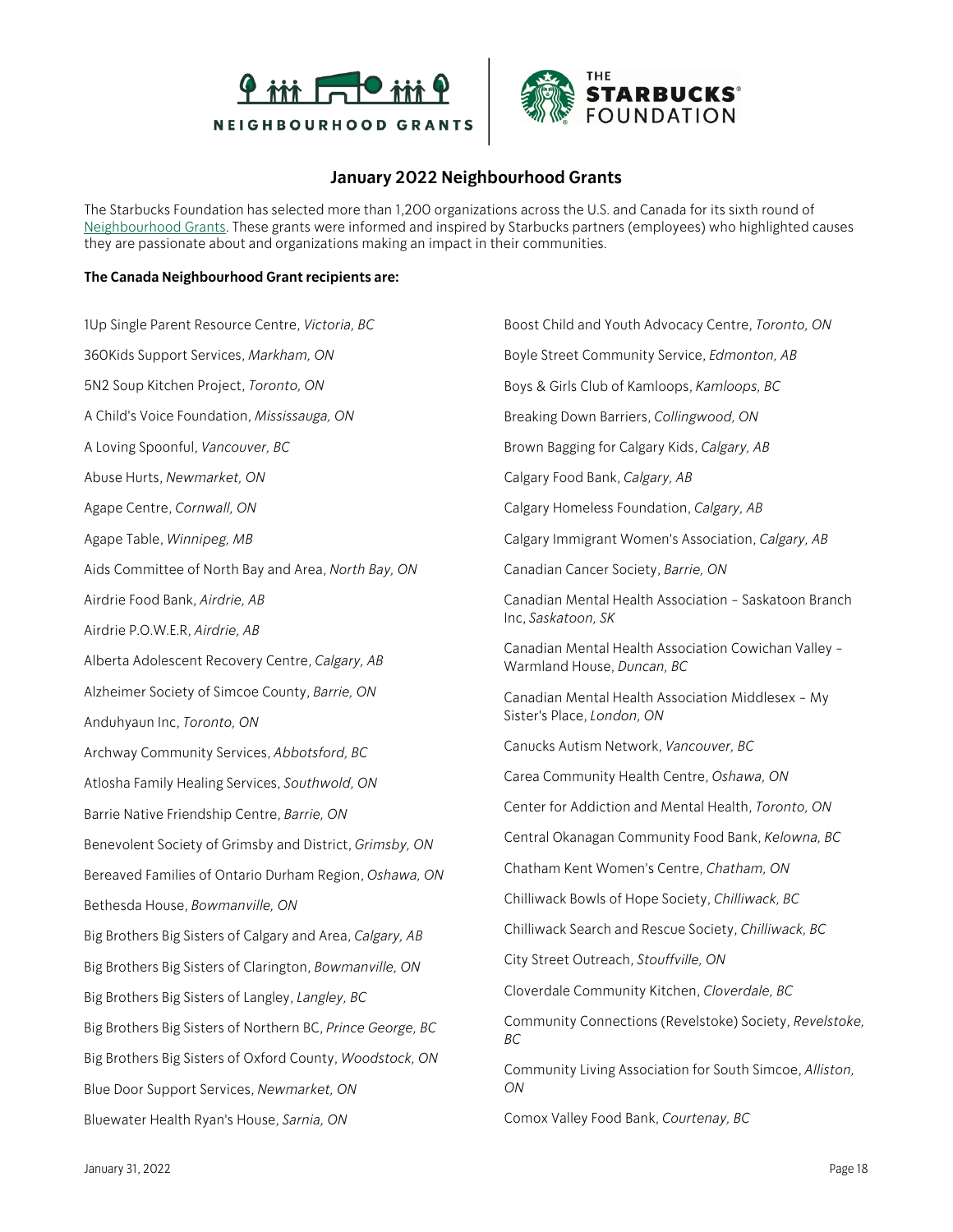

Compassion Society, *Burlington, ON* Cornerstone Family Violence Prevention Centre, *Cobourg, ON* Covenant House Toronto, *Toronto, ON* Covenant House Vancouver, *Vancouver, BC* Cranbrook Food Bank, *Cranbrook, BC* Distress Centre, *Calgary, AB* Dr. Peter AIDS Foundation, *Vancouver, BC* ECSSEN Career School, *Calgary, AB* Eden Food for Change, *Mississauga, ON* Edmonton's Food Bank, *Edmonton, AB* Empowering Minds, *Calgary, AB* Engage and Change, *Toronto, ON* Epilepsy Durham Region, *Whitby, ON* Espace Vivant/Living Room, *Cowansville, QC* Extended Hands Montreal, *Montreal, QC* Food for Life, *Burlington, ON* Fort St. John Women's Resource Society, *Fort St. John, BC* Fredericton Homeless Shelters, *Fredericton, NB* Friends of Ruby, *Toronto, ON* Gillian's Place, *St. Catharines, ON* Girl Guides of Canada - Calgary Area, *Calgary, AB* Goldstream Food Bank, *Langford, BC* Grande Prairie Women's Residence Association, *Grande Prairie, AB* Grande Prairie Youth Emergency Shelter, *Grande Prairie, AB* Grandview Children's Foundation, *Oshawa, ON* Greater Vancouver Food Bank, *Burnaby, BC* Green Wood Coalition, *Port Hope, ON* Greener Village, *Fredericton, NB* Harvest Manitoba, *Winnipeg, MB* Haven Society, *Nanaimo, BC*



Hestia House Inc, *Saint John, NB* HIV Community Link Society, *Calgary, AB* Homes First Society, *Toronto, ON* Hope Community Services, *Hope, BC* Hope Mission, *Edmonton, AB* Hospice Fredericton - Palliative Care Resource Network, *Fredericton, NB* Inn from The Cold, *Calgary, AB* Interval House of Hamilton-Wentworth, *Hamilton, ON* Interval House of Ottawa, *Ottawa, ON* Kawartha Food Share, *Peterborough, ON* Kerr Street Mission, *Oakville, ON* Kids Cancer Care Foundation of Alberta, *Calgary, AB* Lake Country Food Bank, *Lake Country, BC* Lansdowne Children's Centre, *Brantford, ON* Le Gîte Ami, *Gatineau, QC* Leduc Hub Association, *Leduc, AB* Lionhearts Inc, *Kingston, ON* Living Rock, *Hamilton, ON* Loaves and Fishes Food Bank, *Uxbridge, ON* Local Food for Local Good, *Cobourg, ON* LOFT Community Services, *Newmarket, ON* London Environmental Network, *London, ON* Lookout Housing and Health Society, *New Westminster, BC* Maison Revivre Quebec, *Quebec, QC* Metro Community, *Kelowna, BC* Mi'Kmaw Native Friendship Centre, *Halifax, NS* Mission Community Services Society, *Mission, BC* Mission Services of London, *London, ON* Moving Forward Family Services, *Surrey, BC* Nanaimo 7-10 Club, *Nanaimo, BC* Native Canadian Centre of Toronto, *Toronto, ON*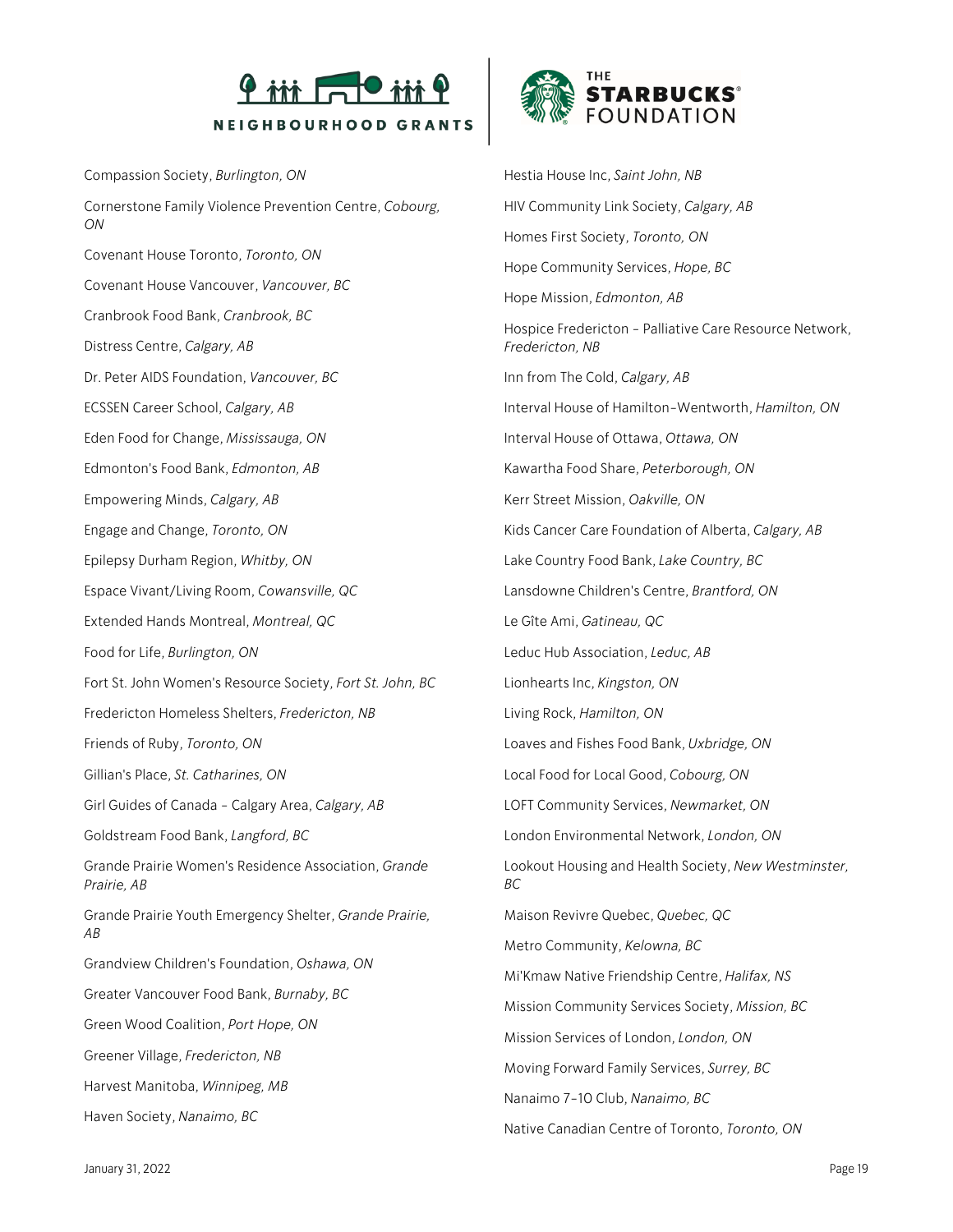

Nicola Valley Food Bank Society, *Merritt, BC* NightShift Street Ministries, *Surrey, BC* North House, *Uxbridge, ON* Northumberland Fare Share Food Bank, *Cobourg, ON* Oceana Canada, *Toronto, ON* Odyssey House, *Grande Prairie, AB* Old Strathcona Youth Society, *Edmonton, AB* Operation Come Home, *Ottawa, ON* Orleans-Cumberland Community Resource Centre, *Orleans, ON* OUT Saskatoon, *Saskatoon, SK* Pacific Community Resources Society, *Vancouver, BC* Parkland Food Bank Society, *Spruce Grove, AB* Pathways to Education, *Toronto, ON* Pillar Nonprofit Network, *London, ON* Prairie Harm Reduction, *Saskatoon, SK* Quebec Native Women, *Kahnawake, QC* Rainbow Railroad, *Toronto, ON* Red Cedar Cafe, *Victoria, BC* Red Door Family Shelter, *Toronto, ON* Red Roof Retreat, *Niagara on the Lake, ON* Resource Centre for Suicide Prevention, *Grande Prairie, AB* Richmond Family Place Society, *Richmond, BC* Rideauwood Addiction and Family Services, *Ottawa, ON* Rose of Durham Young Parents Support Services, *Oshawa, ON* Rose of Sharon Services for Young Mothers, *Newmarket, ON* S.U.C.C.E.S.S., *Vancouver, BC* Salvation Army Centre of Hope, *Abbotsford, BC* Saskatoon Indian & Metis Friendship Centre, *Saskatoon, SK* Scarborough Centre for Healthy Communities, *Scarborough, ON*



Scarborough Food Security Initiative, *Scarborough, ON* Scarborough Women's Centre, *Scarborough, ON* Seasons Centre for Grieving Children, *Barrie, ON* Sheltering International, *Mississauga, ON* Shuswap Youth Launch, *Salmon Arm, BC* Sources Community Resources Society, *Surrey, BC* Squamish Helping Hands, *Squamish, BC* St. Matthew's House, *Hamilton, ON* Start Me Up Niagara, *St. Catharines, ON* Start2Finish Canada, *Mississauga, ON* Stella's Circle Foundation, *St. John's, NL* Stephen's Backpacks for Children in Need Society, *Airdrie, AB* Surrey Urban Mission, *Surrey, BC* The Ally Centre of Cape Breton, *Sydney, NS* The Ark Aid Street Mission, *London, ON* The Bridge, *Leamington, ON* The Compassion Society, *Burlington, ON* The Dam - Develop Assist Mentor, *Mississauga, ON* The Denise House, *Oshawa, ON* The Downtown Mission of Windsor, *Windsor, ON* The Food Bank of Waterloo Region, *Waterloo, ON* The Hope Centre, *Welland, ON* The Indigenous Network, *Mississauga, ON* The Lighthouse Supported Living, *Saskatoon, SK* The Little Mountain Neighbourhood House, *Vancouver, BC* The Muslim Association of Hamilton, *Hamilton, ON* The Mustard Seed Foundation, *Calgary, AB* The Northern Cancer Research Foundation, *Sudbury, ON* The One Change, *Saint John, NB* The Ottawa Mission, *Ottawa, ON* The RAFT - Niagara Resource Service for Youth, *St.* 

*Catharines, ON*